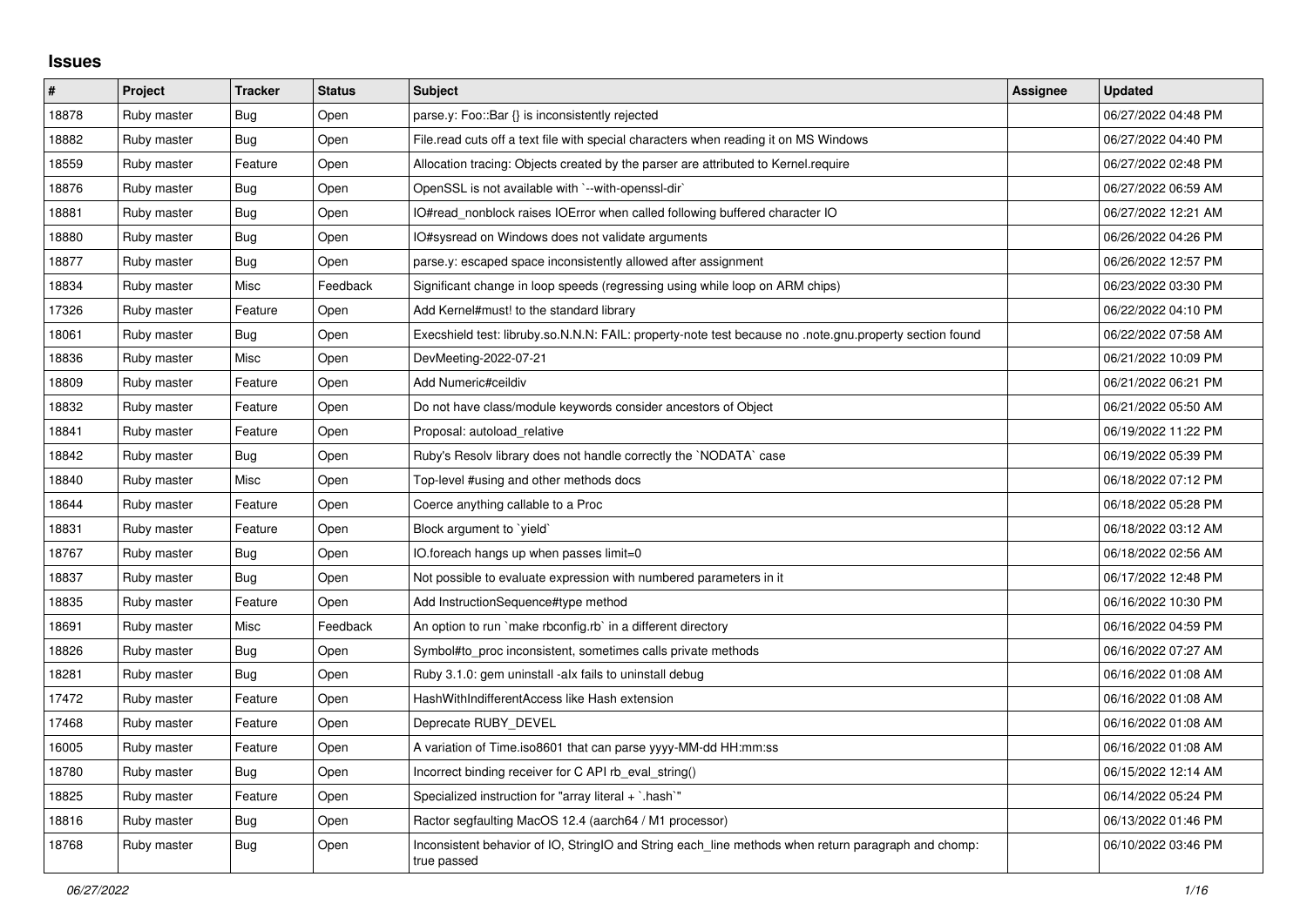| $\vert$ # | Project     | <b>Tracker</b> | <b>Status</b> | Subject                                                                                                                | Assignee | <b>Updated</b>      |
|-----------|-------------|----------------|---------------|------------------------------------------------------------------------------------------------------------------------|----------|---------------------|
| 9921      | Ruby master | Bug            | Feedback      | gmtime r, win32.h, and <string></string>                                                                               |          | 06/10/2022 05:39 AM |
| 18822     | Ruby master | Feature        | Open          | Ruby lack a proper method to percent-encode strings for URIs (RFC 3986)                                                |          | 06/09/2022 02:42 PM |
| 18435     | Ruby master | <b>Bug</b>     | Open          | Calling `protected` on ancestor method changes result of `instance_methods(false)`                                     |          | 06/09/2022 10:23 AM |
| 18081     | Ruby master | <b>Bug</b>     | Feedback      | addr2line.c: Wrong section for `DW_AT_ranges`                                                                          |          | 06/09/2022 09:19 AM |
| 16597     | Ruby master | Feature        | Open          | missing poll()                                                                                                         |          | 06/09/2022 09:14 AM |
| 18121     | Ruby master | <b>Bug</b>     | Feedback      | addr2line.c: Endianness                                                                                                |          | 06/09/2022 09:13 AM |
| 18123     | Ruby master | <b>Bug</b>     | Feedback      | addr2line.c: Define `SHF_COMPRESSED`                                                                                   |          | 06/09/2022 09:11 AM |
| 17656     | Ruby master | Bug            | Feedback      | Improper functions shown in C level backtrace information                                                              |          | 06/09/2022 08:40 AM |
| 18821     | Ruby master | Feature        | Open          | Expose Pattern Matching interfaces in core classes                                                                     |          | 06/09/2022 07:24 AM |
| 16143     | Ruby master | Bug            | Feedback      | BOM UTF-8 is not removed after rewind                                                                                  |          | 06/09/2022 06:51 AM |
| 14434     | Ruby master | <b>Bug</b>     | Feedback      | IO#reopen fails after EPIPE                                                                                            |          | 06/09/2022 05:33 AM |
| 18657     | Ruby master | <b>Bug</b>     | Open          | IRB raises exception when stdout is a pipe                                                                             |          | 06/08/2022 03:34 PM |
| 18796     | Ruby master | <b>Bug</b>     | Open          | GC compaction gets stuck on Mac OS when a debugger is attached                                                         |          | 06/08/2022 08:25 AM |
| 18795     | Ruby master | <b>Bug</b>     | Open          | Verbose GC debug output with -DRGENGC_DEBUG=5 causes a crash                                                           |          | 06/08/2022 08:24 AM |
| 18770     | Ruby master | <b>Bug</b>     | Open          | Inconsistent behavior of IO/StringIO's each methods when called with nil as a separator, limit and chomp:<br>true      |          | 06/06/2022 05:38 PM |
| 16150     | Ruby master | Feature        | Open          | Add a way to request a frozen string from to_s                                                                         |          | 06/03/2022 04:42 PM |
| 18815     | Ruby master | Feature        | Open          | instance_{eval,exec} vs Proc#>>                                                                                        |          | 06/02/2022 05:17 PM |
| 18814     | Ruby master | Feature        | Open          | Ractor: add method to query incoming message queue size                                                                |          | 06/02/2022 11:59 AM |
| 18812     | Ruby master | Feature        | Open          | Add ability to trace exit locations for YJIT                                                                           |          | 06/01/2022 02:42 PM |
| 18608     | Ruby master | <b>Bug</b>     | Open          | require': cannot load such file -- ripper (LoadError) after `make distclean`                                           |          | 05/27/2022 04:10 AM |
| 18444     | Ruby master | <b>Bug</b>     | Open          | Trapped TSTP causes a locking deadlock in 3.0.3 onward                                                                 |          | 05/26/2022 10:29 PM |
| 18286     | Ruby master | Bug            | Open          | Universal arm64/x86_84 binary built on an x86_64 machine segfaults/is killed on arm64                                  |          | 05/26/2022 09:45 PM |
| 18678     | Ruby master | <b>Bug</b>     | Open          | Crash on Mac - vm_call0_cfunc_with_frame                                                                               |          | 05/26/2022 05:40 PM |
| 18785     | Ruby master | <b>Bug</b>     | Feedback      | RbConfig::MAKEFILE_CONFIG["warnflags"] contains "-Wno-cast-function-type" which is not compatible<br>with clang 13.0.0 |          | 05/25/2022 06:39 PM |
| 18805     | Ruby master | Bug            | Open          | IO::Buffer is inconsistent when returning a string from an empty buffer                                                |          | 05/25/2022 12:45 PM |
| 14602     | Ruby master | Feature        | Open          | Version of dig that raises error if a key is not present                                                               |          | 05/25/2022 12:02 PM |
| 18804     | Ruby master | Bug            | Open          | Invalid line number for putnil instruction                                                                             |          | 05/25/2022 09:22 AM |
| 18799     | Ruby master | <b>Bug</b>     | Open          | Refinement#import_methods vs attr_reader                                                                               |          | 05/25/2022 06:50 AM |
| 18798     | Ruby master | Feature        | Open          | UnboundMethod#==`with inherited classes                                                                                |          | 05/25/2022 12:32 AM |
| 18797     | Ruby master | Bug            | Open          | Third argument to Regexp.new is a bit broken                                                                           |          | 05/23/2022 10:11 AM |
| 16829     | Ruby master | Bug            | Open          | Exceptions raised from within an enumerated method lose part of their stacktrace                                       |          | 05/20/2022 07:25 PM |
| 18794     | Ruby master | Bug            | Open          | Windows ucrt - intermittent SEGV TestObjSpace#test_reachable_objects_during_iteration                                  |          | 05/20/2022 05:19 PM |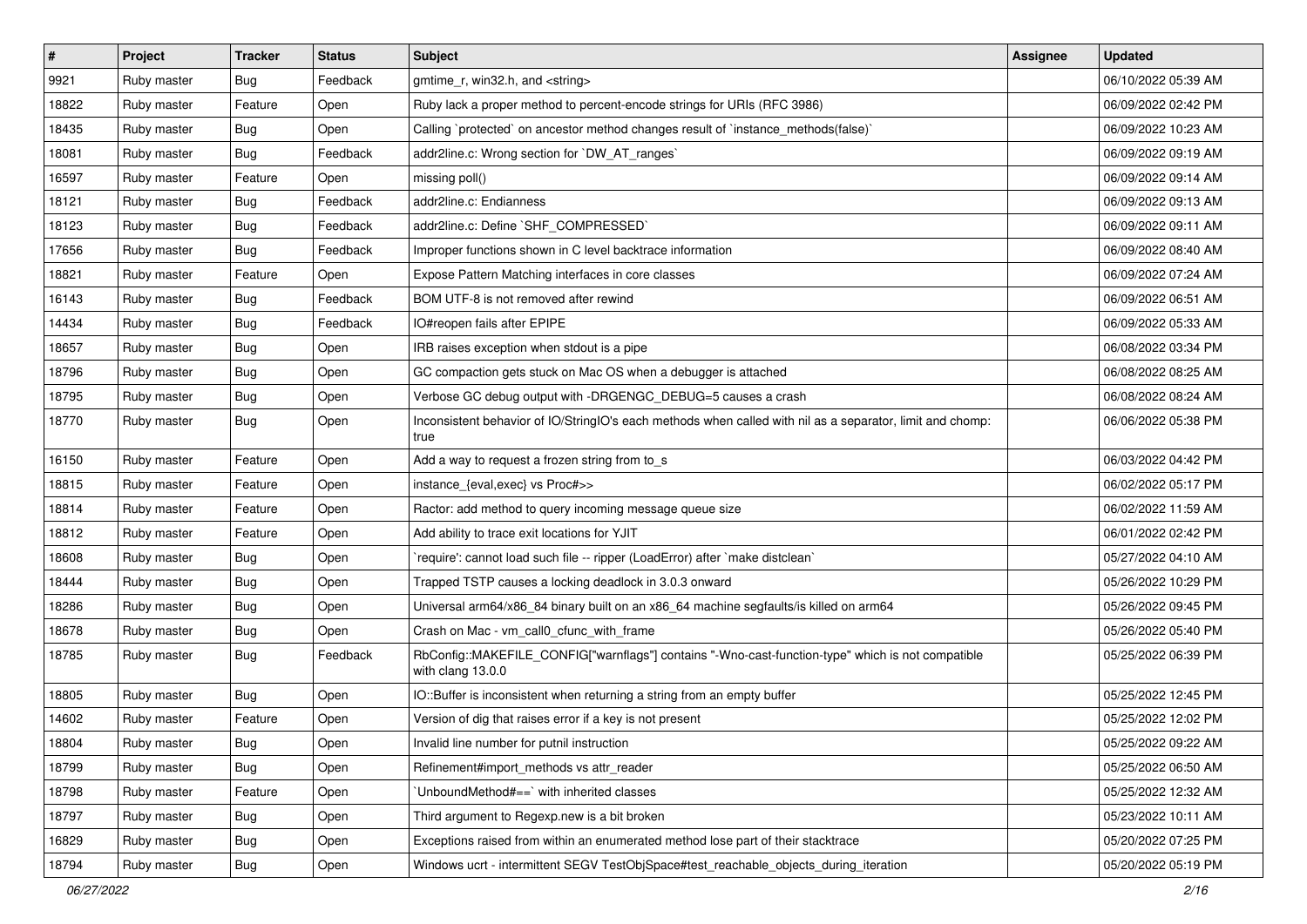| #     | Project     | <b>Tracker</b> | <b>Status</b> | <b>Subject</b>                                                                      | Assignee | <b>Updated</b>      |
|-------|-------------|----------------|---------------|-------------------------------------------------------------------------------------|----------|---------------------|
| 18774 | Ruby master | Feature        | Open          | Add Queue#pop(timeout:)                                                             |          | 05/20/2022 12:27 AM |
| 18783 | Ruby master | <b>Bug</b>     | Open          | OptionParser should recognize "-" as an optional argument                           |          | 05/19/2022 12:15 AM |
| 18782 | Ruby master | Bug            | Open          | Race conditions in autoload when loading the same feature with multiple threads.    |          | 05/18/2022 09:22 PM |
| 18751 | Ruby master | Bug            | Open          | Regression on master for Method#== when comparing public with private method        |          | 05/18/2022 01:27 AM |
| 18789 | Ruby master | <b>Bug</b>     | Open          | make test-bundled-gems failed after make install                                    |          | 05/18/2022 01:01 AM |
| 18784 | Ruby master | Bug            | Open          | FileUtils.rm_f` and `FileUtils.rm_rf` should not mask exceptions                    |          | 05/16/2022 09:04 AM |
| 17316 | Ruby master | Feature        | Open          | On memoization                                                                      |          | 05/13/2022 11:32 AM |
| 18776 | Ruby master | Feature        | Open          | <b>Object Shapes</b>                                                                |          | 05/13/2022 01:11 AM |
| 18642 | Ruby master | Feature        | Open          | Named ripper fields                                                                 |          | 05/12/2022 01:37 PM |
| 18763 | Ruby master | <b>Bug</b>     | Open          | The configure option "--with-openssl-dir" has lower precedence than pkg-config      |          | 05/11/2022 11:39 AM |
| 18690 | Ruby master | Feature        | Open          | Allow `Kernel#then` to take arguments                                               |          | 05/10/2022 06:16 PM |
| 18764 | Ruby master | Bug            | Open          | Build Error when Using msys2-mingw64 and Ruby 3.2                                   |          | 05/10/2022 06:48 AM |
| 18384 | Ruby master | Feature        | Open          | Pattern Match Object                                                                |          | 05/07/2022 06:01 PM |
| 18762 | Ruby master | Feature        | Open          | Add an Array#undigits that compliments Integer#digits                               |          | 05/03/2022 08:08 PM |
| 18760 | Ruby master | <b>Bug</b>     | Open          | Ractors vs "skynet" microbenchmark                                                  |          | 05/02/2022 11:36 PM |
| 18750 | Ruby master | Bug            | Feedback      | Segmentation fault on SIGINT when waiting in TracePoint handler                     |          | 04/29/2022 10:47 AM |
| 18758 | Ruby master | Bug            | Open          | Ruby fails to build on M1 Mac when x86 Homebrew is installed                        |          | 04/28/2022 03:19 PM |
| 18759 | Ruby master | Bug            | Open          | snapshot-ruby_2_7: test failure on macos-12                                         |          | 04/28/2022 12:18 AM |
| 18757 | Ruby master | Feature        | Open          | Introduce %R percent literal for anchored regular expression patterns               |          | 04/27/2022 05:30 PM |
| 18740 | Ruby master | Bug            | Open          | Use of rightward assignment changes line number needed for line-targeted TracePoint |          | 04/27/2022 09:56 AM |
| 18685 | Ruby master | Feature        | Open          | Enumerator.product: Cartesian product of enumerables                                |          | 04/26/2022 07:02 AM |
| 18133 | Ruby master | Bug            | Assigned      | LTO: TestGCCompact#test_ast_compacts segfaults on i686                              |          | 04/23/2022 04:19 PM |
| 18731 | Ruby master | <b>Bug</b>     | Open          | Parallel test-all sometimes does not run at all some tests                          |          | 04/23/2022 12:58 PM |
| 18737 | Ruby master | Bug            | Open          | Windows 'require' is case independent                                               |          | 04/22/2022 06:18 PM |
| 18683 | Ruby master | Feature        | Open          | Allow to create hashes with a specific capacity.                                    |          | 04/22/2022 02:34 PM |
| 18622 | Ruby master | Bug            | Open          | const_get still looks in Object, while lexical constant lookup no longer does       |          | 04/22/2022 11:26 AM |
| 18668 | Ruby master | Feature        | Open          | Merge `io-nonblock` gems into core                                                  |          | 04/21/2022 10:02 AM |
| 18630 | Ruby master | Feature        | Open          | Introduce general `IO#timeout` and `IO#timeout=`for all (non-)blocking operations.  |          | 04/21/2022 09:36 AM |
| 18743 | Ruby master | Bug            | Open          | Enumerator#next / peek re-use each others stacktraces                               |          | 04/19/2022 02:42 PM |
| 10548 | Ruby master | Feature        | Open          | remove callcc (Callcc is now going obsoleted. Please use Fiber.)                    |          | 04/18/2022 09:07 AM |
| 18738 | Ruby master | <b>Bug</b>     | Open          | IRB can't recognize heredoc after words                                             |          | 04/18/2022 12:00 AM |
| 18736 | Ruby master | Feature        | Open          | self-p for method chain                                                             |          | 04/15/2022 11:09 AM |
| 18733 | Ruby master | Bug            | Open          | Ruby GC problems cause performance issue with Ractor                                |          | 04/15/2022 09:13 AM |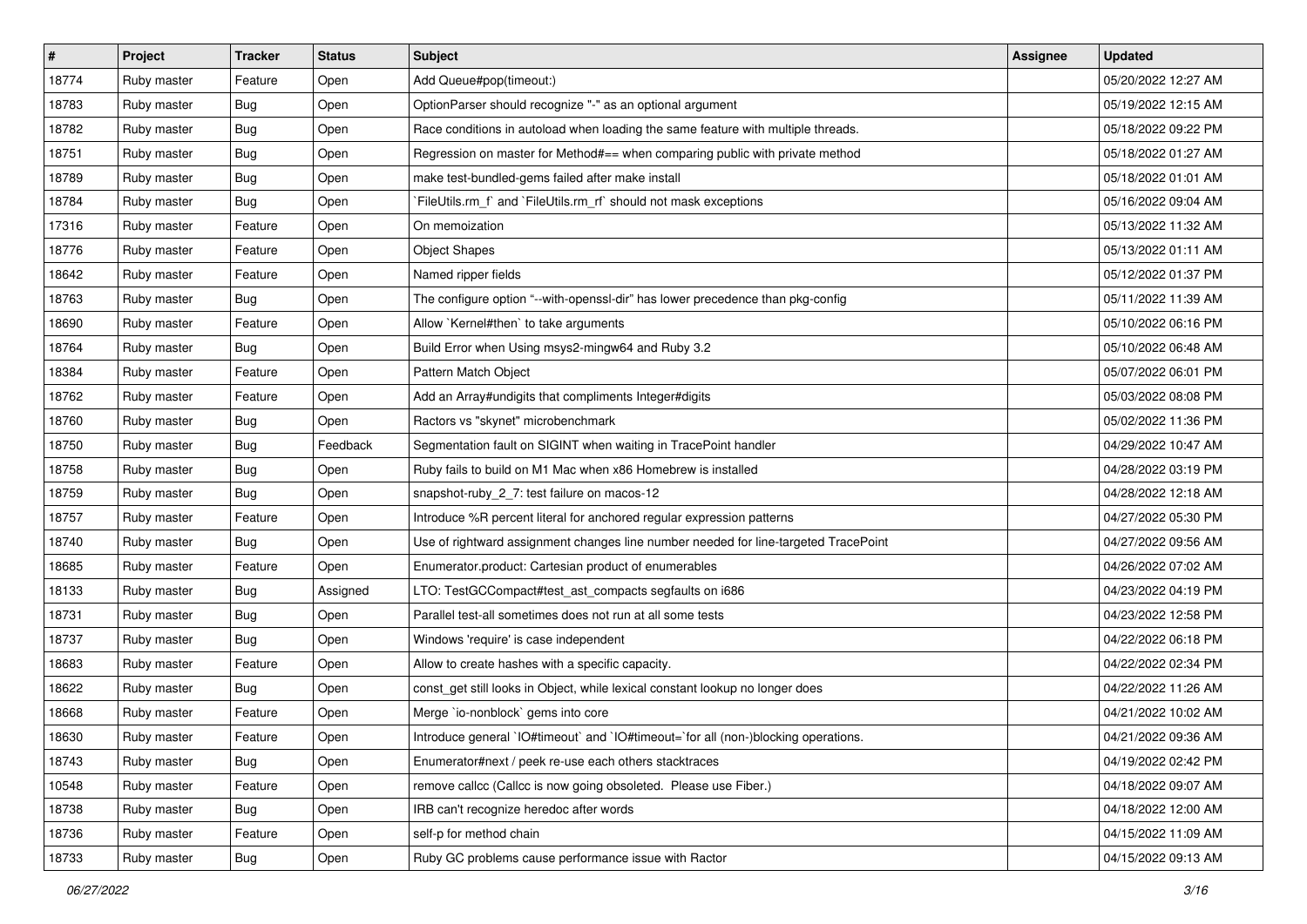| $\sharp$ | Project     | <b>Tracker</b> | <b>Status</b> | <b>Subject</b>                                                                                       | <b>Assignee</b> | <b>Updated</b>      |
|----------|-------------|----------------|---------------|------------------------------------------------------------------------------------------------------|-----------------|---------------------|
| 18725    | Ruby master | Misc           | Open          | IO#write and IO#wait_writable block for write pipe if read pipe is closed in other thread on OpenBSD |                 | 04/13/2022 11:20 PM |
| 18686    | Ruby master | Bug            | Open          | Regexp supporting unexpected age properties in Ruby < 3.2                                            |                 | 04/08/2022 06:52 PM |
| 18455    | Ruby master | Bug            | Open          | IO#close` has poor performance and difficult to understand semantics.                                |                 | 04/04/2022 02:02 AM |
| 18675    | Ruby master | Feature        | Open          | Add new exception class for resolv timeouts                                                          |                 | 04/01/2022 11:22 PM |
| 18674    | Ruby master | <b>Bug</b>     | Open          | Build failure `make up` with WSL2                                                                    |                 | 04/01/2022 08:51 AM |
| 18605    | Ruby master | Bug            | Open          | Fails to run on (newer) 32bit Windows with ucrt                                                      |                 | 04/01/2022 07:52 AM |
| 18594    | Ruby master | Feature        | Open          | Add a #to_h method on URI::Generic                                                                   |                 | 03/31/2022 01:18 PM |
| 18247    | Ruby master | Bug            | Open          | weird results for `Array#slice` or `Array#[]` with argument of type `Enumerator::ArithmeticSequence` |                 | 03/30/2022 11:05 PM |
| 18396    | Ruby master | Bug            | Open          | An unexpected "hash value omission" syntax error when without parentheses call expr follows          |                 | 03/29/2022 09:58 PM |
| 18661    | Ruby master | <b>Bug</b>     | Open          | Net::HTTP behavior changed between 2.6 and 3.1 on windows.                                           |                 | 03/25/2022 01:57 PM |
| 18659    | Ruby master | Feature        | Open          | Create a Binding at the time of an exception and make it available to Rescue                         |                 | 03/25/2022 10:55 AM |
| 18179    | Ruby master | Feature        | Open          | Add Math methods to Numeric                                                                          |                 | 03/24/2022 02:54 PM |
| 18462    | Ruby master | Feature        | Open          | Proposal to merge WASI based WebAssembly support                                                     |                 | 03/24/2022 03:05 AM |
| 17548    | Ruby master | Feature        | Open          | Need simple way to include symlink directories in Dir.glob                                           |                 | 03/21/2022 01:35 PM |
| 18640    | Ruby master | Feature        | Open          | default empty string argument for `String#sub` and `String#sub!`, e.g. `"hello".sub("I")`            |                 | 03/19/2022 02:33 AM |
| 18648    | Ruby master | Feature        | Feedback      | ruby2_keywords and  name arguments with impossible names                                             |                 | 03/18/2022 06:25 PM |
| 18647    | Ruby master | Feature        | Open          | Non-recursive option for iseq-targeted Tracepoints in ruby 2.6+                                      |                 | 03/18/2022 09:41 AM |
| 18576    | Ruby master | Feature        | Open          | Rename `ASCII-8BIT` encoding to `BINARY`                                                             |                 | 03/17/2022 03:06 PM |
| 18583    | Ruby master | Feature        | Open          | Pattern-matching: API for custom unpacking strategies?                                               |                 | 03/17/2022 01:10 PM |
| 15592    | Ruby master | Feature        | Open          | mode where "autoload" behaves like an immediate "require"                                            |                 | 03/16/2022 09:58 AM |
| 18617    | Ruby master | Feature        | Open          | Allow multiples keys in Hash#[] acting like Hash#dig                                                 |                 | 03/10/2022 01:36 PM |
| 18580    | Ruby master | Bug            | Open          | Range#include? inconsistency for beginless String ranges                                             |                 | 03/09/2022 10:22 PM |
| 18616    | Ruby master | <b>Bug</b>     | Open          | Error with clang(1) on MacOS due to _declspec()                                                      |                 | 03/09/2022 10:50 AM |
| 18607    | Ruby master | Bug            | Feedback      | Ruby 2.7.5 fails to configure on macOS Monterey on mac with M1 Pro                                   |                 | 03/04/2022 01:08 PM |
| 18476    | Ruby master | Bug            | Open          | Call to require stuck forever after receiving EAGAIN on writev when running with zeus                |                 | 02/28/2022 02:55 PM |
| 18603    | Ruby master | Feature        | Open          | Allow syntax like obj.method(arg)=value                                                              |                 | 02/27/2022 05:04 PM |
| 18597    | Ruby master | Feature        | Open          | Strings need a named method like 'dup' that doesn't duplicate if receiver is mutable                 |                 | 02/26/2022 11:56 PM |
| 18498    | Ruby master | Feature        | Open          | Introduce a public WeakKeysMap that compares by equality                                             |                 | 02/20/2022 04:06 PM |
| 18593    | Ruby master | Feature        | Open          | Add back URI.escape                                                                                  |                 | 02/18/2022 07:45 PM |
| 18568    | Ruby master | Feature        | Open          | Explore lazy RubyGems boot to reduce need for --disable-gems                                         |                 | 02/17/2022 07:15 AM |
| 18587    | Ruby master | Misc           | Open          | What was the reason behind Ruby choosing SipHash for Hash?                                           |                 | 02/17/2022 12:02 AM |
| 18463    | Ruby master | Feature        | Open          | Random number generation with xoshiro                                                                |                 | 02/13/2022 09:12 AM |
| 16122    | Ruby master | Feature        | Feedback      | Struct::Value: simple immutable value object                                                         |                 | 02/12/2022 09:54 PM |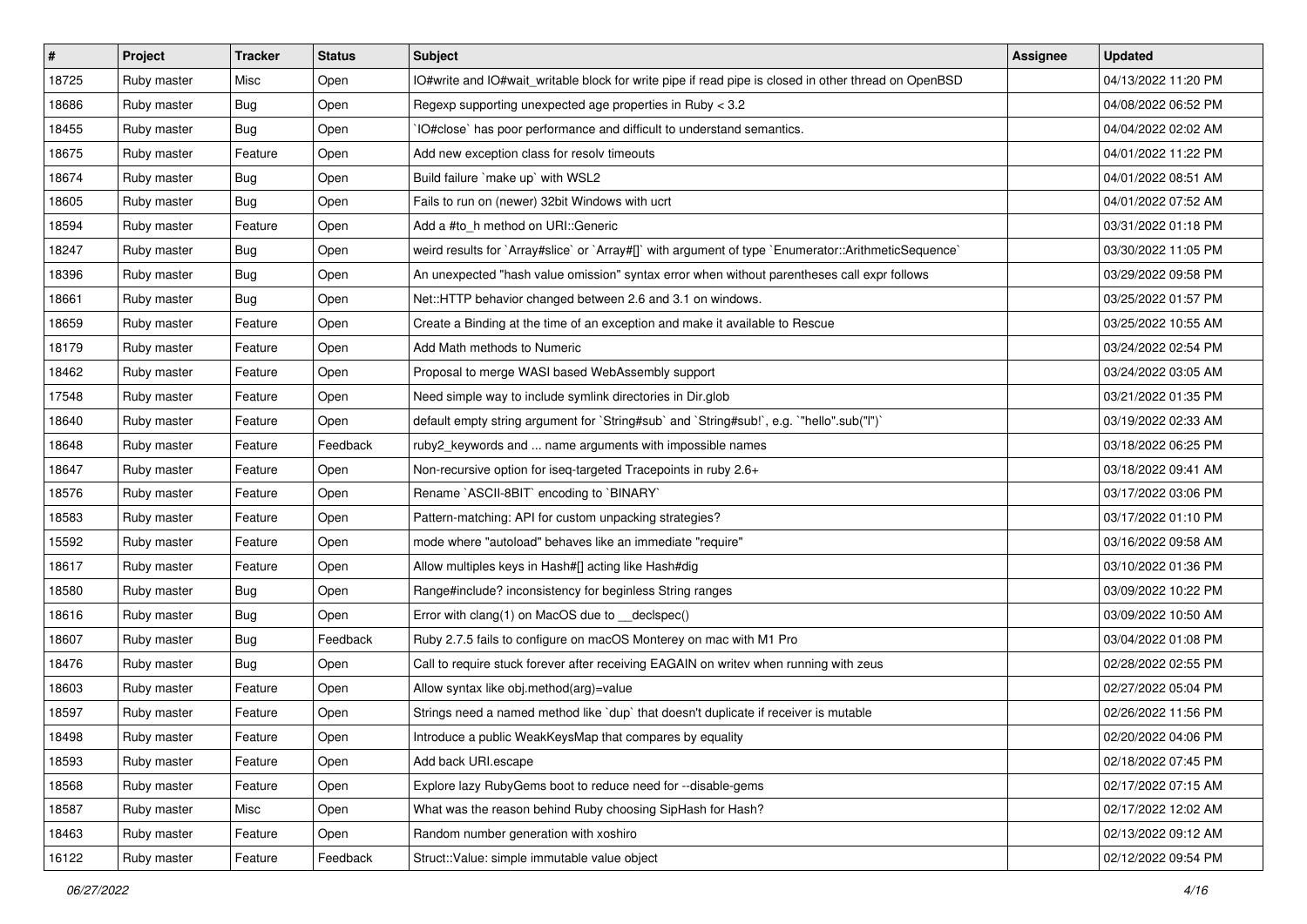| #     | Project     | <b>Tracker</b> | <b>Status</b> | <b>Subject</b>                                                                                              | <b>Assignee</b> | <b>Updated</b>      |
|-------|-------------|----------------|---------------|-------------------------------------------------------------------------------------------------------------|-----------------|---------------------|
| 18257 | Ruby master | Bug            | Open          | rb_mRubyVMFrozenCore is broken by GC run                                                                    |                 | 02/10/2022 12:36 PM |
| 18573 | Ruby master | Feature        | Open          | Object#pack1                                                                                                |                 | 02/08/2022 08:51 AM |
| 18438 | Ruby master | Feature        | Open          | Add `Exception#additional_message` to show additional error information                                     |                 | 02/07/2022 02:55 AM |
| 18368 | Ruby master | Feature        | Open          | Range#step semantics for non-Numeric ranges                                                                 |                 | 02/02/2022 03:42 PM |
| 18402 | Ruby master | Feature        | Open          | Argument Labels                                                                                             |                 | 01/31/2022 06:14 PM |
| 18554 | Ruby master | Feature        | Open          | Move unicode_normalize to a default gem                                                                     |                 | 01/31/2022 05:51 PM |
| 17263 | Ruby master | <b>Bug</b>     | Open          | Fiber context switch degrades with number of fibers, limit on number of fibers                              |                 | 01/31/2022 02:47 PM |
| 11064 | Ruby master | Bug            | Open          | #singleton_methods for objects with special singleton_class returns an empty array                          |                 | 01/31/2022 05:02 AM |
| 18515 | Ruby master | Feature        | Open          | Add Range#reverse_each implementation for performance                                                       |                 | 01/31/2022 02:23 AM |
| 18285 | Ruby master | Feature        | Open          | NoMethodError#message uses a lot of CPU/is really expensive to call                                         |                 | 01/30/2022 12:45 PM |
| 18551 | Ruby master | Feature        | Open          | Make Range#reverse_each to raise an exception if endless                                                    |                 | 01/28/2022 11:13 PM |
| 18518 | Ruby master | Bug            | Open          | NoMemoryError + [FATAL] failed to allocate memory for twice 1 << large                                      |                 | 01/28/2022 01:40 PM |
| 18136 | Ruby master | Feature        | Open          | take while after                                                                                            |                 | 01/28/2022 06:23 AM |
| 18507 | Ruby master | Bug            | Open          | Incorrect target_os detection in configure script                                                           |                 | 01/25/2022 08:57 AM |
| 18181 | Ruby master | Feature        | Open          | Introduce Enumerable#min_with_value, max_with_value, and minmax_with_value                                  |                 | 01/25/2022 07:33 AM |
| 18510 | Ruby master | Bug            | Open          | Unexpected waiting for console when starting ruby on windows                                                |                 | 01/23/2022 02:53 PM |
| 16757 | Ruby master | Feature        | Open          | Add intersection to Range                                                                                   |                 | 01/22/2022 07:26 AM |
| 18506 | Ruby master | Bug            | Open          | make and make install rebuild items every time unnecessarily - sometimes causing races in parallel installs |                 | 01/21/2022 01:46 PM |
| 18429 | Ruby master | Bug            | Open          | Configure ruby-3.0.3 on Solaris 10 Unknown keyword 'URL' in './ruby.tmp.pc'                                 |                 | 01/18/2022 09:15 PM |
| 18494 | Ruby master | Feature        | Open          | [RFC] ENV["RUBY_GC_"]= changes GC parameters dynamically                                                    |                 | 01/17/2022 11:15 PM |
| 15559 | Ruby master | Feature        | Open          | Logical XOR (^^) operator                                                                                   |                 | 01/16/2022 03:20 AM |
| 18492 | Ruby master | Bug            | Open          | 'rb_rescue2' inside 'rb_protect' segfaults on Windows                                                       |                 | 01/14/2022 03:17 PM |
| 18472 | Ruby master | Bug            | Open          | rb_w32_map_errno is not found on Ruby-3.1.0                                                                 |                 | 01/13/2022 09:59 AM |
| 18478 | Ruby master | Feature        | Open          | Module#constant_pairs                                                                                       |                 | 01/11/2022 07:55 PM |
| 18477 | Ruby master | Feature        | Open          | Float#sqrt and Integer#sqrt                                                                                 |                 | 01/11/2022 07:34 PM |
| 18473 | Ruby master | Bug            | Open          | Raw data in Socket::Option#inspect on Amazon Linux 2                                                        |                 | 01/11/2022 02:13 PM |
| 12125 | Ruby master | Feature        | Open          | Proposal: Shorthand operator for Object#method                                                              |                 | 01/07/2022 06:23 PM |
| 18454 | Ruby master | Bug            | Open          | YJIT slowing down key Discourse benchmarks                                                                  |                 | 01/04/2022 08:45 AM |
| 18457 | Ruby master | Bug            | Open          | ruby 2.7.5 fiddle/types.rb use uint32 t but fiddle/cparser.rb lacks uint32 t                                |                 | 01/03/2022 01:00 PM |
| 18132 | Ruby master | <b>Bug</b>     | Open          | TODO: fix ccan/list thread safety                                                                           |                 | 01/02/2022 08:22 AM |
| 18456 | Ruby master | <b>Bug</b>     | Open          | rdoc non-determinism: module includes can be added once or twice to generated .ri                           |                 | 01/01/2022 11:16 PM |
| 12901 | Ruby master | Feature        | Open          | Anonymous functions without scope lookup overhead                                                           |                 | 01/01/2022 12:30 PM |
| 18440 | Ruby master | Feature        | Open          | YJIT is enabled if any YJIT tuning options are set                                                          |                 | 12/30/2021 08:17 PM |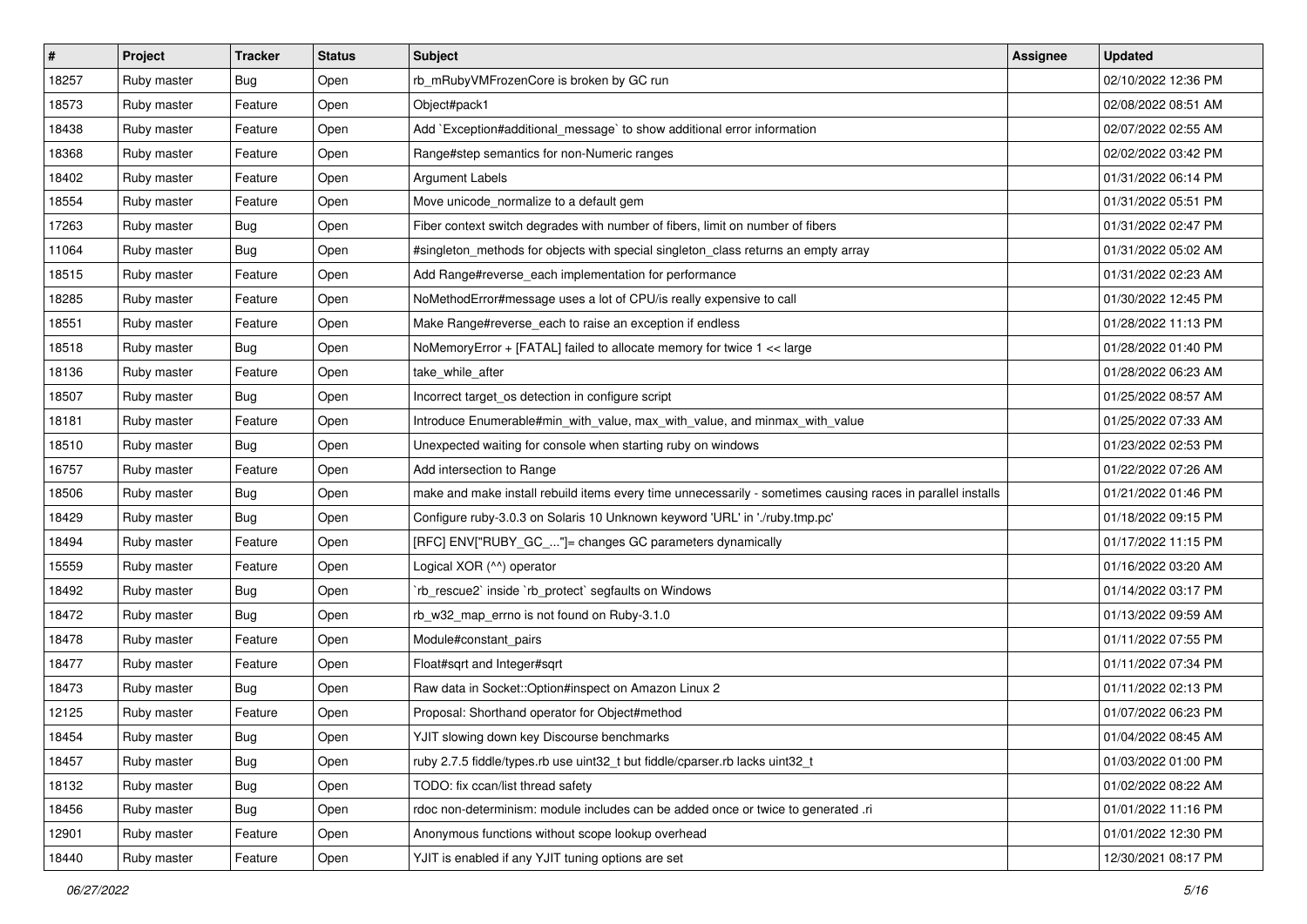| $\vert$ # | <b>Project</b> | <b>Tracker</b> | <b>Status</b> | Subject                                                                                                                                                                           | Assignee | <b>Updated</b>      |
|-----------|----------------|----------------|---------------|-----------------------------------------------------------------------------------------------------------------------------------------------------------------------------------|----------|---------------------|
| 18376     | Ruby master    | Feature        | Open          | Version comparison API                                                                                                                                                            |          | 12/30/2021 10:33 AM |
| 18332     | Ruby master    | Feature        | Open          | a ? b                                                                                                                                                                             |          | 12/29/2021 04:38 AM |
| 18430     | Ruby master    | Bug            | Feedback      | Raspberry Pi 3.0.3 Compile Issue                                                                                                                                                  |          | 12/28/2021 12:46 AM |
| 18404     | Ruby master    | Misc           | Open          | 3.1 documentation problems tracking ticket                                                                                                                                        |          | 12/24/2021 03:59 PM |
| 18423     | Ruby master    | Feature        | Open          | Installing stable versions like 3.0.3 from source generates fatal error by make                                                                                                   |          | 12/23/2021 11:44 PM |
| 16817     | Ruby master    | Feature        | Open          | attr_predicate or attr_query or attr_something for ? methods                                                                                                                      |          | 12/23/2021 11:44 PM |
| 16347     | Ruby master    | Feature        | Open          | InmutableObject                                                                                                                                                                   |          | 12/23/2021 11:44 PM |
| 16118     | Ruby master    | Feature        | Open          | Array .difference allow custom comparison                                                                                                                                         |          | 12/23/2021 11:44 PM |
| 15458     | Ruby master    | Feature        | Open          | Automatic Exception#cause print in IRB                                                                                                                                            |          | 12/23/2021 11:44 PM |
| 15419     | Ruby master    | Feature        | Open          | Allow Kernel#tap to be invoked with arguments like Kernel#send                                                                                                                    |          | 12/23/2021 11:43 PM |
| 15036     | Ruby master    | Feature        | Open          | after upgrade when run apt upgrade metasploit                                                                                                                                     |          | 12/23/2021 11:43 PM |
| 14465     | Ruby master    | Feature        | Open          | rename/alias and then obsolete UDPSocket::send                                                                                                                                    |          | 12/23/2021 11:43 PM |
| 14463     | Ruby master    | Feature        | Open          | Allow comments to precede dots in member expressions                                                                                                                              |          | 12/23/2021 11:43 PM |
| 14449     | Ruby master    | Feature        | Open          | error when trying to run rails s                                                                                                                                                  |          | 12/23/2021 11:43 PM |
| 12867     | Ruby master    | Feature        | Open          | Add ability to check validity of a URL                                                                                                                                            |          | 12/23/2021 11:43 PM |
| 12057     | Ruby master    | Feature        | Open          | Allow methods with 'yield' to be called without a block                                                                                                                           |          | 12/23/2021 11:43 PM |
| 12021     | Ruby master    | Feature        | Open          | Final instance variables                                                                                                                                                          |          | 12/23/2021 11:43 PM |
| 11026     | Ruby master    | Feature        | Open          | How atomic should dynamic regexp with "once" flag be?                                                                                                                             |          | 12/23/2021 11:43 PM |
| 10829     | Ruby master    | Feature        | Open          | Add to_proc method to the Array class                                                                                                                                             |          | 12/23/2021 11:43 PM |
| 10634     | Ruby master    | Feature        | Open          | Baselining with Benchmark                                                                                                                                                         |          | 12/23/2021 11:43 PM |
| 10528     | Ruby master    | Feature        | Open          | Allow line breaks instead of commas in arrays, hashes, argument lists, etc.                                                                                                       |          | 12/23/2021 11:43 PM |
| 10477     | Ruby master    | Feature        | Open          | Implicit interfaces                                                                                                                                                               |          | 12/23/2021 11:43 PM |
| 10371     | Ruby master    | Feature        | Open          | Use Thread#handle_interrupt in MonitorMixin                                                                                                                                       |          | 12/23/2021 11:43 PM |
| 10273     | Ruby master    | Feature        | Open          | Immutable Ruby                                                                                                                                                                    |          | 12/23/2021 11:43 PM |
| 10217     | Ruby master    | Feature        | Open          | Dir constructor similar to Pathname constructor                                                                                                                                   |          | 12/23/2021 11:43 PM |
| 9947      | Ruby master    | Feature        | Open          | Make `Object#send` and `Object#method` private                                                                                                                                    |          | 12/23/2021 11:43 PM |
| 9941      | Ruby master    | Feature        | Open          | Issue a warning when `module` or `class` keyword causes re-initialization of a constant that will become<br>the module/class name, instead of creating/reopening the module/class |          | 12/23/2021 11:43 PM |
| 9804      | Ruby master    | Feature        | Open          | File::CREATE as a synonym for File::CREAT                                                                                                                                         |          | 12/23/2021 11:43 PM |
| 9686      | Ruby master    | Feature        | Open          | Syntax for symbols used in hashes                                                                                                                                                 |          | 12/23/2021 11:43 PM |
| 9402      | Ruby master    | Feature        | Open          | A syntax to specify the default value of a hash                                                                                                                                   |          | 12/23/2021 11:43 PM |
| 9401      | Ruby master    | Feature        | Open          | Yet another syntax for literal anonymous functions (lambdas)                                                                                                                      |          | 12/23/2021 11:43 PM |
| 8961      | Ruby master    | Feature        | Open          | Synchronizable module to easily wrap methods in a mutex                                                                                                                           |          | 12/23/2021 11:43 PM |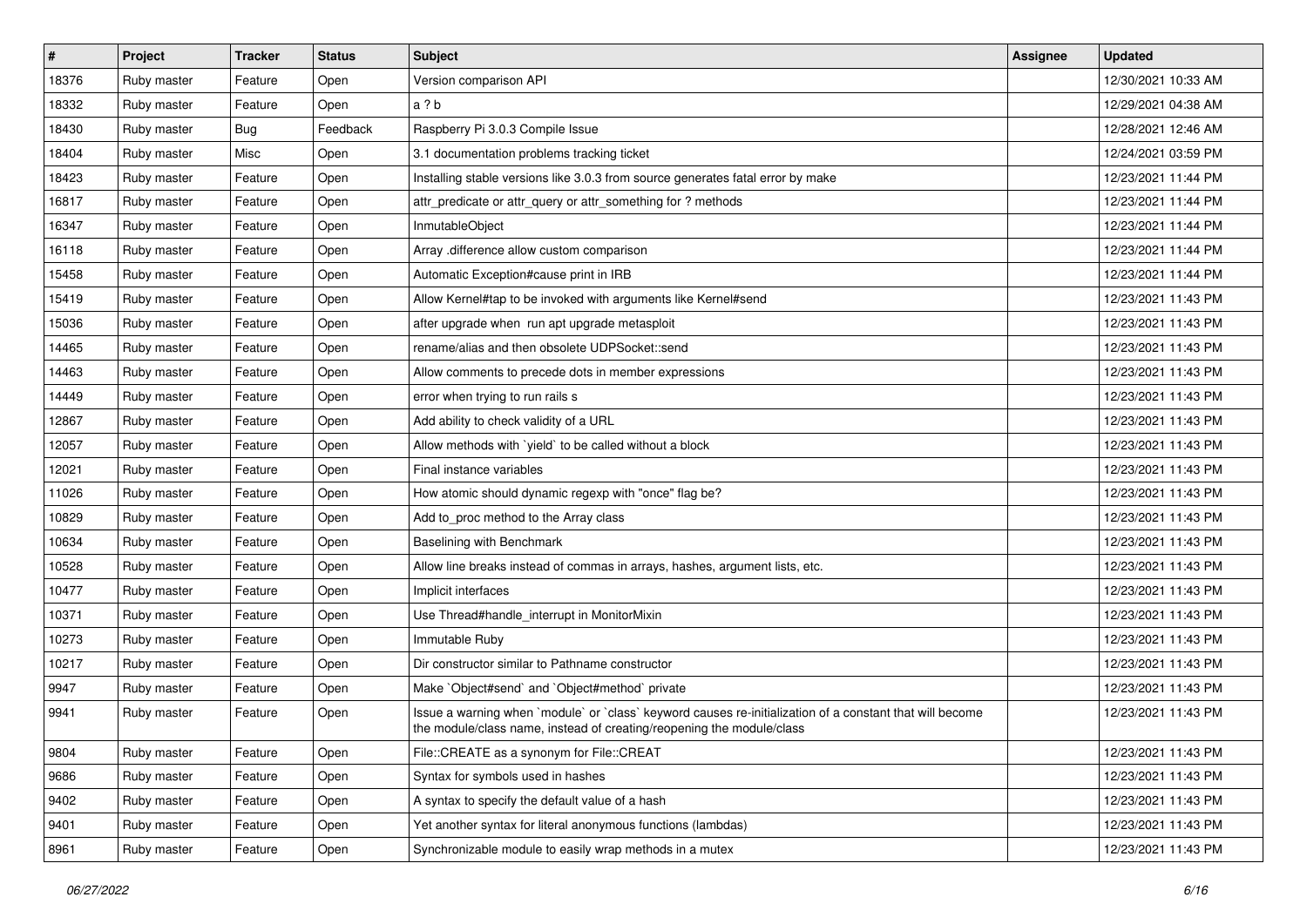| $\vert$ # | Project     | <b>Tracker</b> | <b>Status</b> | <b>Subject</b>                                                                                                                              | <b>Assignee</b> | <b>Updated</b>      |
|-----------|-------------|----------------|---------------|---------------------------------------------------------------------------------------------------------------------------------------------|-----------------|---------------------|
| 8947      | Ruby master | Feature        | Open          | make alias, alias_method, attr_* return name of the alias                                                                                   |                 | 12/23/2021 11:43 PM |
| 8896      | Ruby master | Feature        | Open          | #tap with missing block                                                                                                                     |                 | 12/23/2021 11:43 PM |
| 8848      | Ruby master | Feature        | Open          | Syntax for binary strings                                                                                                                   |                 | 12/23/2021 11:43 PM |
| 8751      | Ruby master | Feature        | Open          | Add offsets to method#source_location                                                                                                       |                 | 12/23/2021 11:43 PM |
| 8681      | Ruby master | Feature        | Open          | Net::HTTP should set TCP_NODELAY for requests with body                                                                                     |                 | 12/23/2021 11:43 PM |
| 8640      | Ruby master | Feature        | Open          | Add Time#elapsed to return nanoseconds since creation                                                                                       |                 | 12/23/2021 11:43 PM |
| 8635      | Ruby master | Feature        | Open          | attr accessor with default block                                                                                                            |                 | 12/23/2021 11:43 PM |
| 8626      | Ruby master | Feature        | Open          | Add a Set coercion method to the standard lib: Set(possible set)                                                                            |                 | 12/23/2021 11:43 PM |
| 8619      | Ruby master | Feature        | Open          | <b>Standard Profiling API</b>                                                                                                               |                 | 12/23/2021 11:43 PM |
| 8570      | Ruby master | Feature        | Open          | Better mechanisms to safely load classes concurrently                                                                                       |                 | 12/23/2021 11:43 PM |
| 8291      | Ruby master | Feature        | Open          | Allow retrieving the root Fiber of a Thread                                                                                                 |                 | 12/23/2021 11:43 PM |
| 8275      | Ruby master | Feature        | Open          | Add Module#public_const_get                                                                                                                 |                 | 12/23/2021 11:43 PM |
| 8259      | Ruby master | Feature        | Open          | Atomic attributes accessors                                                                                                                 |                 | 12/23/2021 11:43 PM |
| 8088      | Ruby master | Feature        | Open          | Method#parameters (and friends) should provide useful information about core methods                                                        |                 | 12/23/2021 11:43 PM |
| 7895      | Ruby master | Feature        | Open          | Exception#backtrace_locations to go with Thread#backtrace_locations and Kernel#caller_locations                                             |                 | 12/23/2021 11:43 PM |
| 7845      | Ruby master | Feature        | Open          | Strip doesn't handle unicode space characters in ruby 1.9.2 & 1.9.3 (does in 1.9.1)                                                         |                 | 12/23/2021 11:43 PM |
| 7747      | Ruby master | Feature        | Open          | Expanded API for Binding semantics                                                                                                          |                 | 12/23/2021 11:43 PM |
| 15344     | Ruby master | Feature        | Feedback      | Being proactive about Ruby security                                                                                                         |                 | 12/23/2021 11:40 PM |
| 12982     | Ruby master | Feature        | Feedback      | ruby 2.3.1 got crash on macos                                                                                                               |                 | 12/23/2021 11:40 PM |
| 9678      | Ruby master | Feature        | Feedback      | New heredoc syntax                                                                                                                          |                 | 12/23/2021 11:40 PM |
| 8272      | Ruby master | Feature        | Open          | Transfer feature tracking to CommonRuby                                                                                                     |                 | 12/23/2021 11:40 PM |
| 8258      | Ruby master | Feature        | Feedback      | Dir#escape_glob                                                                                                                             |                 | 12/23/2021 11:40 PM |
| 18411     | Ruby master | Feature        | Open          | Introduce `Fiber.blocking` for disabling scheduler.                                                                                         |                 | 12/23/2021 05:10 PM |
| 18420     | Ruby master | Misc           | Open          | Question about how to handle IO.pipe reader and writer when forking                                                                         |                 | 12/22/2021 12:04 AM |
| 18380     | Ruby master | <b>Bug</b>     | Open          | TestAddressResolve#test_socket_getnameinfo_domain_blocking test failures                                                                    |                 | 12/21/2021 04:22 PM |
| 18418     | Ruby master | Feature        | Open          | Add Net::HTTP#security_level=                                                                                                               |                 | 12/19/2021 11:58 AM |
| 18413     | Ruby master | <b>Bug</b>     | Open          | Segfault in `ripper/lexer.rb`                                                                                                               |                 | 12/17/2021 04:49 PM |
| 18412     | Ruby master | Bug            | Open          | Segfault in test_ractor.rb                                                                                                                  |                 | 12/17/2021 04:23 AM |
| 18410     | Ruby master | Feature        | Open          | Proposal to make inspect include underscores on numerics                                                                                    |                 | 12/16/2021 09:07 AM |
| 18296     | Ruby master | Feature        | Open          | Custom exception formatting should override `Exception#full_message`.                                                                       |                 | 12/15/2021 08:49 PM |
| 12084     | Ruby master | Feature        | Open          | Class#instance`                                                                                                                             |                 | 12/14/2021 08:52 PM |
| 17942     | Ruby master | Feature        | Open          | Add a `initialize(public @a, private @b)` shortcut syntax for defining public/private accessors for instance<br>vars as part of constructor |                 | 12/13/2021 12:43 AM |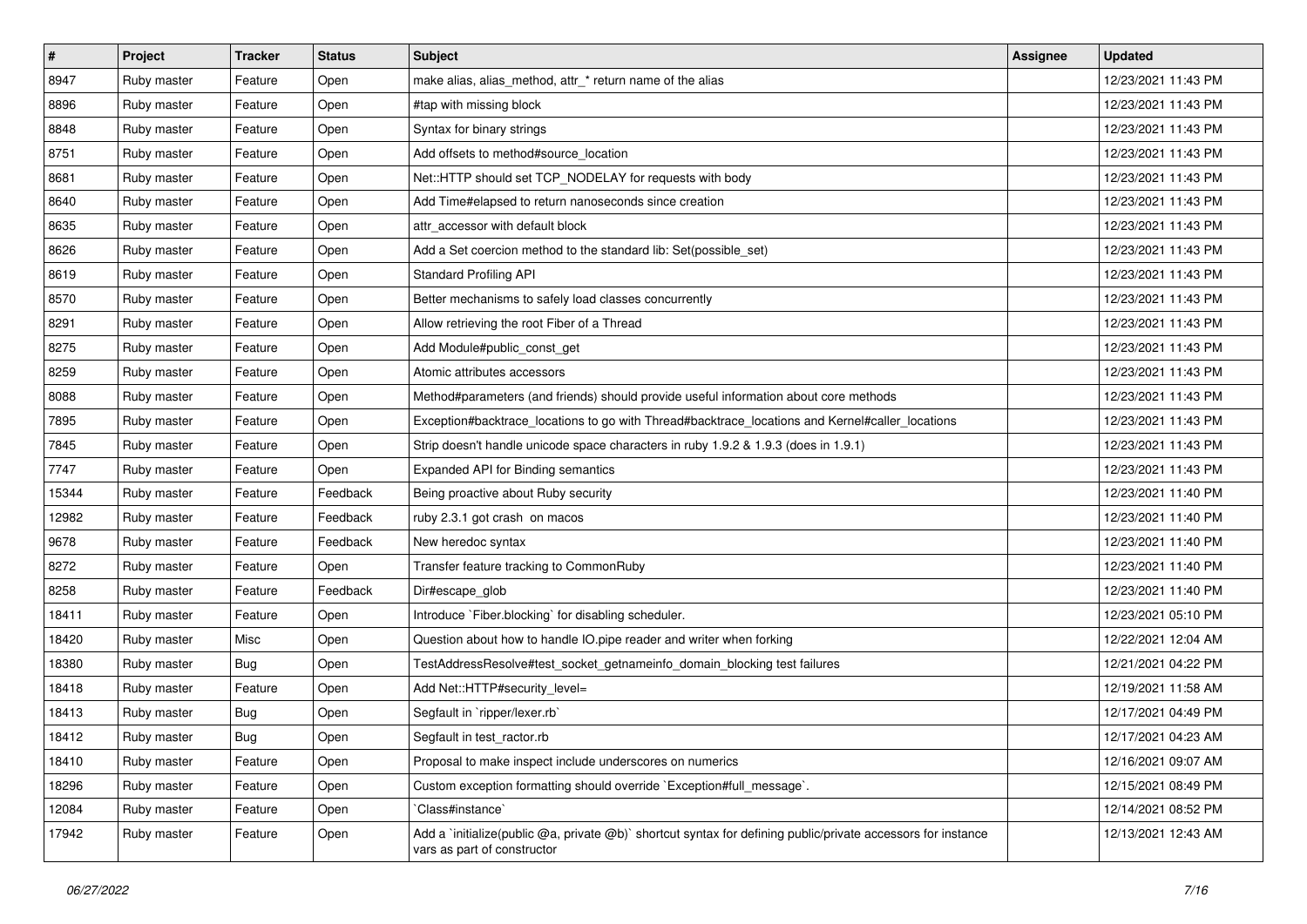| #     | Project     | <b>Tracker</b> | <b>Status</b> | Subject                                                                                                 | Assignee | <b>Updated</b>      |
|-------|-------------|----------------|---------------|---------------------------------------------------------------------------------------------------------|----------|---------------------|
| 14794 | Ruby master | Feature        | Feedback      | Primitive arrays (Ruby 3x3)                                                                             |          | 12/11/2021 02:07 PM |
| 18401 | Ruby master | Feature        | Open          | Rework `require_relative` to add the "current path" on `\$LOAD_PATH`                                    |          | 12/09/2021 05:41 PM |
| 17799 | Ruby master | Bug            | Open          | Seg fault in rb class clear method cache                                                                |          | 12/09/2021 05:39 AM |
| 18395 | Ruby master | Feature        | Open          | Introduce Array#subtract! for performance                                                               |          | 12/08/2021 04:42 PM |
| 16920 | Ruby master | Bug            | Open          | TestThread#test_signal_at_join fails on aarch64                                                         |          | 12/07/2021 02:17 PM |
| 18033 | Ruby master | Feature        | Open          | Time.new to parse a string                                                                              |          | 12/07/2021 02:15 PM |
| 18393 | Ruby master | Bug            | Open          | TestReadline#test_interrupt_in_other_thread fails on armv7hl                                            |          | 12/07/2021 02:03 PM |
| 17047 | Ruby master | Feature        | Open          | Support parameters for MAIL FROM and RCPT TO                                                            |          | 12/06/2021 08:16 PM |
| 14835 | Ruby master | Feature        | Feedback      | Support TracePoint#raised exception on non-:raise events                                                |          | 12/04/2021 06:49 AM |
| 18073 | Ruby master | Bug            | Open          | test/ruby/test_jit.rb: "error: invalid use of '__builtin_va_arg_pack ()" on Ruby 2.7.4 on gcc 4.8.5     |          | 12/03/2021 03:04 PM |
| 18369 | Ruby master | Feature        | Open          | users.detect(:name, "Dorian") as shorthand for users.detect { $ user user.name == "Dorian"$ }           |          | 12/03/2021 02:23 PM |
| 17721 | Ruby master | Feature        | Feedback      | Proc.new should be able to contruct a lambda                                                            |          | 12/03/2021 11:52 AM |
| 18047 | Ruby master | Feature        | Feedback      | TracePoint: Add event type for constant access                                                          |          | 12/02/2021 08:35 PM |
| 17765 | Ruby master | Bug            | Feedback      | Segmentation fault when calling String#gsub                                                             |          | 12/02/2021 06:57 PM |
| 18379 | Ruby master | Bug            | Open          | [CI] Windows mingw/ucrt - test-all timeout failures                                                     |          | 12/02/2021 02:23 AM |
| 18352 | Ruby master | Misc           | Open          | What is the Hash#grep expected?                                                                         |          | 11/28/2021 10:39 PM |
| 18004 | Ruby master | Feature        | Open          | Add Async to the stdlib                                                                                 |          | 11/26/2021 06:01 AM |
| 6733  | Ruby master | Feature        | Open          | New inspect framework                                                                                   |          | 11/24/2021 05:06 AM |
| 12911 | Ruby master | Misc           | Assigned      | Translate docs                                                                                          |          | 11/24/2021 04:52 AM |
| 18360 | Ruby master | Feature        | Open          | <b>PrettyPrint enhancements</b>                                                                         |          | 11/24/2021 12:15 AM |
| 18336 | Ruby master | Feature        | Feedback      | How to deal with Trojan Source vulnerability                                                            |          | 11/23/2021 08:39 PM |
| 18359 | Ruby master | Bug            | Open          | [Windows MinGW] warning Please include winsock2.h before windows.h                                      |          | 11/23/2021 05:07 PM |
| 18357 | Ruby master | Feature        | Open          | Proposal: stop raising when block passed to IO#each_* closes the IO                                     |          | 11/22/2021 09:03 PM |
| 18262 | Ruby master | Feature        | Open          | Enumerator::Lazy#partition                                                                              |          | 11/20/2021 10:17 AM |
| 16252 | Ruby master | Feature        | Open          | Hash#partition should return hashes                                                                     |          | 11/18/2021 03:54 PM |
| 18334 | Ruby master | Feature        | Open          | ENV#to h returns a new Hash object but Hash#to h does not, which can cause inconsistencies              |          | 11/17/2021 05:46 PM |
| 18338 | Ruby master | Bug            | Open          | Encoding default_external = Encoding::UTF_16BE may add a wrongly-encoded string to<br>\$LOADED_FEATURES |          | 11/15/2021 07:32 AM |
| 18331 | Ruby master | Feature        | Open          | Kernel.#Time                                                                                            |          | 11/13/2021 12:41 PM |
| 18269 | Ruby master | <b>Bug</b>     | Open          | trace_opt_not and trace_opt_regexpmatch2 insns are indistinguishable                                    |          | 11/12/2021 07:44 AM |
| 18280 | Ruby master | Feature        | Feedback      | Allow rb_utf8_str_new_cstr(NULL)                                                                        |          | 11/11/2021 10:28 AM |
| 18035 | Ruby master | Feature        | Open          | Introduce general model/semantic for immutable by default.                                              |          | 11/09/2021 04:47 PM |
| 18127 | Ruby master | Feature        | Open          | Ractor-local version of Singleton                                                                       |          | 11/09/2021 02:45 PM |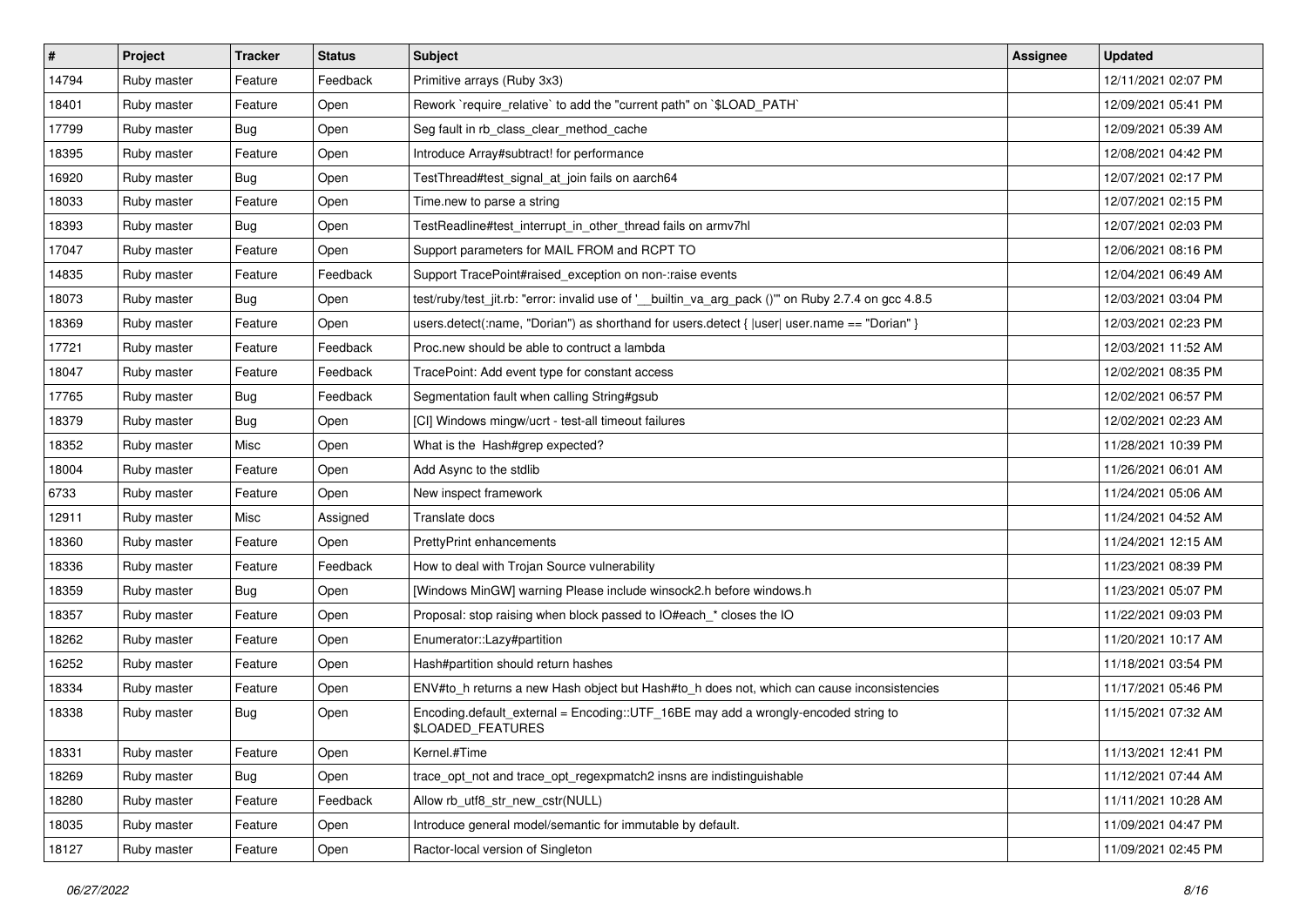| #     | Project     | <b>Tracker</b> | <b>Status</b> | <b>Subject</b>                                                                                                                                                        | Assignee | <b>Updated</b>      |
|-------|-------------|----------------|---------------|-----------------------------------------------------------------------------------------------------------------------------------------------------------------------|----------|---------------------|
| 18291 | Ruby master | Feature        | Open          | When use $=\sim$ with named group, if regex is on the right side, variable not defined.                                                                               |          | 11/06/2021 12:36 PM |
| 15667 | Ruby master | Feature        | Open          | Introduce malloc_trim(0) in full gc cycles                                                                                                                            |          | 11/01/2021 07:32 AM |
| 18137 | Ruby master | Feature        | Open          | A new method to check Proc is isolated or not                                                                                                                         |          | 10/27/2021 07:30 AM |
| 18255 | Ruby master | Bug            | Open          | ioctl zeroes the last buffer byte                                                                                                                                     |          | 10/25/2021 08:13 AM |
| 18265 | Ruby master | Feature        | Open          | Self-contained one-binary feature which discuss on ruby kaigi 2021 day 2, $\Box$ Ruby Committers vs the World<br>/ CRuby Committers <sup>[]</sup>                     |          | 10/24/2021 04:11 PM |
| 18083 | Ruby master | Feature        | Open          | Capture error in ensure block.                                                                                                                                        |          | 10/21/2021 01:00 PM |
| 18259 | Ruby master | Feature        | Open          | Support quarter spec %q in Time#strftime                                                                                                                              |          | 10/21/2021 12:15 PM |
| 18256 | Ruby master | Feature        | Open          | Change the canonical name of Thread::Mutex, Thread::Queue, Thread::SizedQueue and<br>Thread::ConditionVariable to just Mutex, Queue, SizedQueue and ConditionVariable |          | 10/20/2021 10:59 PM |
| 17146 | Ruby master | Bug            | Open          | Queue operations are allowed after it is frozen                                                                                                                       |          | 10/20/2021 08:32 PM |
| 16953 | Ruby master | <b>Bug</b>     | Feedback      | Windows bash bin files removed in master                                                                                                                              |          | 10/15/2021 01:57 AM |
| 17774 | Ruby master | <b>Bug</b>     | Open          | Quantified empty group causes regex to fail                                                                                                                           |          | 10/13/2021 04:43 PM |
| 18248 | Ruby master | Misc           | Open          | Add Feature Triaging Guide                                                                                                                                            |          | 10/12/2021 03:21 PM |
| 18242 | Ruby master | Feature        | Open          | Parser makes multiple assignment sad in confusing way                                                                                                                 |          | 10/09/2021 07:58 AM |
| 18228 | Ruby master | Feature        | Open          | Add a 'timeout' option to 'IO.copy_stream'                                                                                                                            |          | 10/01/2021 05:10 AM |
| 12719 | Ruby master | Feature        | Feedback      | Struct#merge` for partial updates                                                                                                                                     |          | 09/29/2021 09:16 PM |
| 18186 | Ruby master | Bug            | Open          | SEGV with system command - MinGW?                                                                                                                                     |          | 09/22/2021 03:20 PM |
| 18151 | Ruby master | Feature        | Open          | Incorrect Resoly result when DNS server is unreachable                                                                                                                |          | 09/18/2021 12:22 AM |
| 18168 | Ruby master | Feature        | Open          | Add ActiveSupport deep_transform_values to Ruby                                                                                                                       |          | 09/15/2021 05:29 AM |
| 17878 | Ruby master | Bug            | Open          | bootstraptest/test_ractor.rb:224 a random failing test with "The outgoing-port is already closed<br>(Ractor::ClosedError)"                                            |          | 09/13/2021 01:10 PM |
| 18162 | Ruby master | Feature        | Open          | Shorthand method Proc#isolate to create isolated proc objects                                                                                                         |          | 09/13/2021 02:33 AM |
| 18152 | Ruby master | Bug            | Open          | Fix theoretical bug with signals $+$ qsort                                                                                                                            |          | 09/08/2021 03:38 PM |
| 18150 | Ruby master | Misc           | Open          | Proposal: Deprecate leading zero syntax to declare octals, since it's extremely confusing (and Python 3<br>removed it too)                                            |          | 09/04/2021 03:21 AM |
| 18146 | Ruby master | Feature        | Open          | Add `delete prefix` and `delete suffix` to `Pathname`                                                                                                                 |          | 09/03/2021 04:59 AM |
| 13683 | Ruby master | Feature        | Feedback      | Add strict Enumerable#single                                                                                                                                          |          | 09/02/2021 05:52 PM |
| 18135 | Ruby master | Feature        | Open          | Introduce Enumerable#detect only                                                                                                                                      |          | 09/02/2021 05:44 PM |
| 18144 | Ruby master | <b>Bug</b>     | Open          | Timeout not working while regular expression match is running                                                                                                         |          | 09/02/2021 07:08 AM |
| 18131 | Ruby master | <b>Bug</b>     | Open          | addr2line.c: Some inlined functions mistakenly shown                                                                                                                  |          | 08/24/2021 07:59 PM |
| 17722 | Ruby master | Bug            | Open          | define method with shareable results in "defined in a different Ractor"                                                                                               |          | 08/24/2021 12:03 PM |
| 18129 | Ruby master | Bug            | Open          | Ractor-incompatible global variables can be accessed through alias                                                                                                    |          | 08/23/2021 10:08 PM |
| 15428 | Ruby master | <b>Bug</b>     | Open          | Refactor Proc#>> and #<<                                                                                                                                              |          | 08/20/2021 06:31 PM |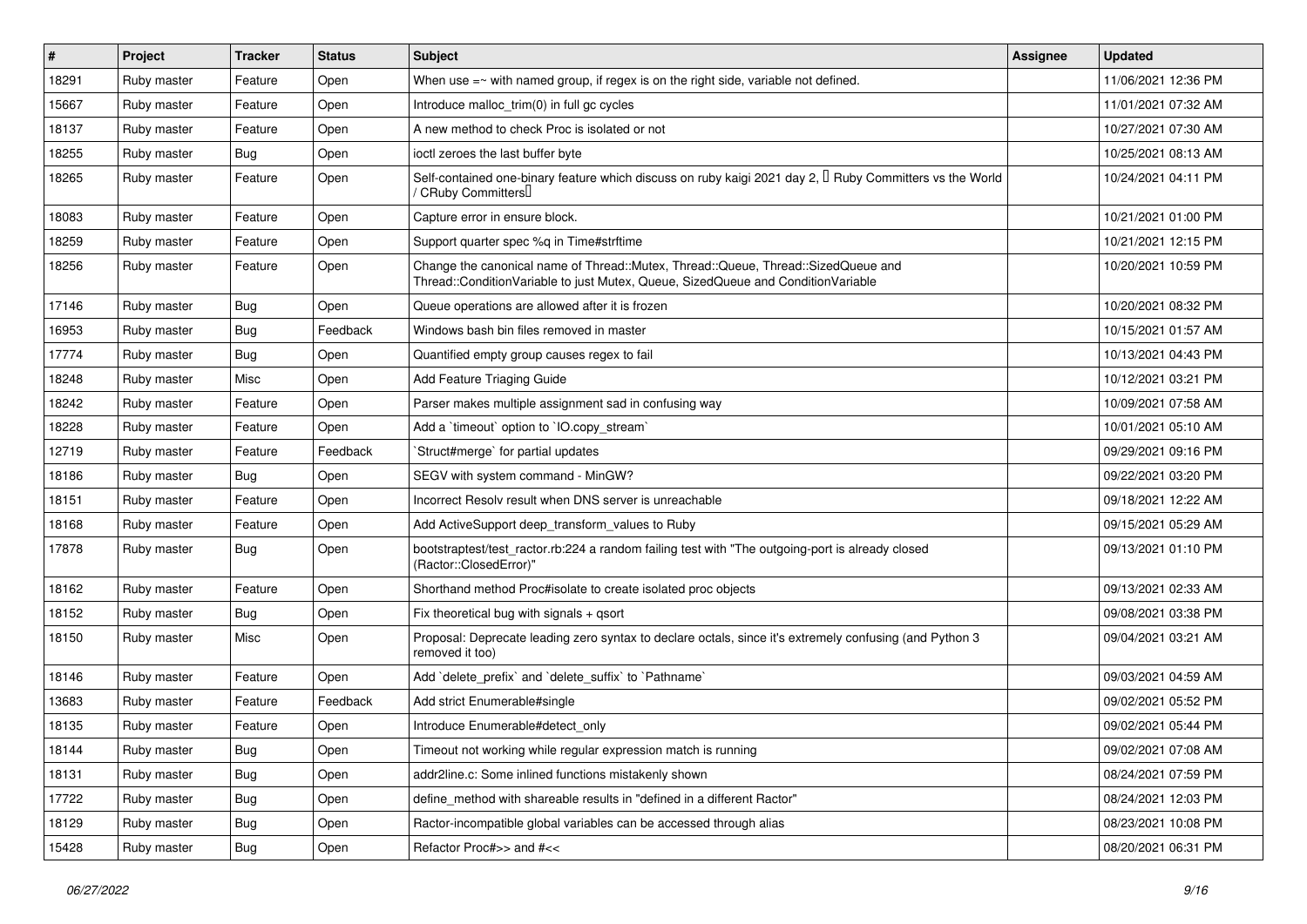| $\vert$ # | Project     | <b>Tracker</b> | <b>Status</b> | <b>Subject</b>                                                                                                          | <b>Assignee</b> | <b>Updated</b>      |
|-----------|-------------|----------------|---------------|-------------------------------------------------------------------------------------------------------------------------|-----------------|---------------------|
| 18080     | Ruby master | Bug            | Open          | Syntax error on one-line pattern matching                                                                               |                 | 08/18/2021 12:38 AM |
| 18082     | Ruby master | Misc           | Open          | FileUtils.remove_entry_secure has inconsistent document                                                                 |                 | 08/17/2021 04:26 PM |
| 16428     | Ruby master | Feature        | Feedback      | Add Array#uniq?, Enumerable#uniq?                                                                                       |                 | 08/14/2021 06:12 AM |
| 18069     | Ruby master | Feature        | Open          | instance_exec` is just ignored when the block is originally a method                                                    |                 | 08/10/2021 05:33 AM |
| 18070     | Ruby master | Feature        | Open          | attr' should be removed                                                                                                 |                 | 08/09/2021 05:51 PM |
| 18063     | Ruby master | Feature        | Open          | io_uring implementation                                                                                                 |                 | 08/05/2021 10:02 AM |
| 18057     | Ruby master | Feature        | Open          | Introduce Array#mean                                                                                                    |                 | 08/02/2021 02:16 PM |
| 18049     | Ruby master | <b>Bug</b>     | Feedback      | Cannot build ruby-3.0.2 on NetBSD                                                                                       |                 | 08/01/2021 12:36 AM |
| 18055     | Ruby master | Feature        | Open          | Introduce                                                                                                               |                 | 07/30/2021 09:30 AM |
| 18042     | Ruby master | Feature        | Feedback      | YARV code optimization                                                                                                  |                 | 07/27/2021 09:11 PM |
| 13514     | Ruby master | Feature        | Open          | [PATCH] thread_pthread.c (native_sleep): preserve old unblock function                                                  |                 | 07/27/2021 11:41 AM |
| 13502     | Ruby master | Feature        | Open          | remove unused Array#to_s implementation                                                                                 |                 | 07/27/2021 11:41 AM |
| 12992     | Ruby master | Feature        | Open          | ArgumentError if hostname is missing                                                                                    |                 | 07/27/2021 11:40 AM |
| 11373     | Ruby master | Feature        | Open          | Add command line option to query valid values for --dump                                                                |                 | 07/27/2021 11:09 AM |
| 10755     | Ruby master | Feature        | Open          | Use rb_define_alias instead of rb_define_method for rb_cHash                                                            |                 | 07/27/2021 11:09 AM |
| 11431     | Ruby master | Feature        | Open          | [PATCH] rb_parser_compile_*: remove volatile arg                                                                        |                 | 07/27/2021 07:27 AM |
| 10473     | Ruby master | Feature        | Open          | Change Date#to_datetime to use local time                                                                               |                 | 07/23/2021 07:08 PM |
| 14274     | Ruby master | Feature        | Open          | Merge Std-Lib Time Class into Core                                                                                      |                 | 07/19/2021 07:54 AM |
| 11500     | Ruby master | Feature        | Open          | [RFC] rename Queue to UnboundedQueue                                                                                    |                 | 07/19/2021 07:48 AM |
| 14851     | Ruby master | Feature        | Open          | [PATCH] thread_pthread.c: remove non-sleepy timer thread implementation                                                 |                 | 07/19/2021 05:23 AM |
| 17994     | Ruby master | Feature        | Open          | Clarify 'IO.read' behavior and add 'File.read' method                                                                   |                 | 07/16/2021 03:04 AM |
| 17938     | Ruby master | Feature        | Open          | Keyword alternative for boolean positional arguments                                                                    |                 | 07/15/2021 06:46 AM |
| 15993     | Ruby master | Bug            | Open          | 'require' doesn't work if there are Cyrillic chars in the path to Ruby dir                                              |                 | 07/09/2021 04:08 PM |
| 17924     | Ruby master | Feature        | Open          | Range#infinite?                                                                                                         |                 | 07/08/2021 11:58 PM |
| 17931     | Ruby master | <b>Bug</b>     | Open          | Compile fails setup option nodynamic                                                                                    |                 | 07/07/2021 08:51 AM |
| 17833     | Ruby master | Feature        | Open          | add IO.readinto(b) where b is a bytes like object that is you can get a memoryview from                                 |                 | 06/30/2021 02:36 PM |
| 17992     | Ruby master | Feature        | Feedback      | Upstreaming the htmlentities gem into CGI#.(un)escape_html                                                              |                 | 06/30/2021 02:26 PM |
| 18013     | Ruby master | Bug            | Open          | Unexpected results when mxiing negated character classes and case-folding                                               |                 | 06/29/2021 12:05 PM |
| 18012     | Ruby master | <b>Bug</b>     | Open          | Case-insensitive character classes can only match multiple code points when top-level character class is<br>not negated |                 | 06/29/2021 08:35 AM |
| 18010     | Ruby master | <b>Bug</b>     | Open          | Character class with single character gets case-folded with following string                                            |                 | 06/28/2021 09:30 AM |
| 18009     | Ruby master | <b>Bug</b>     | Open          | Regexps \w and \W with /i option and /u option produce inconsistent results under nested negation and<br>intersection   |                 | 06/28/2021 09:09 AM |
| 18005     | Ruby master | Feature        | Open          | Enable non-blocking 'binding.irb'.                                                                                      |                 | 06/24/2021 07:20 PM |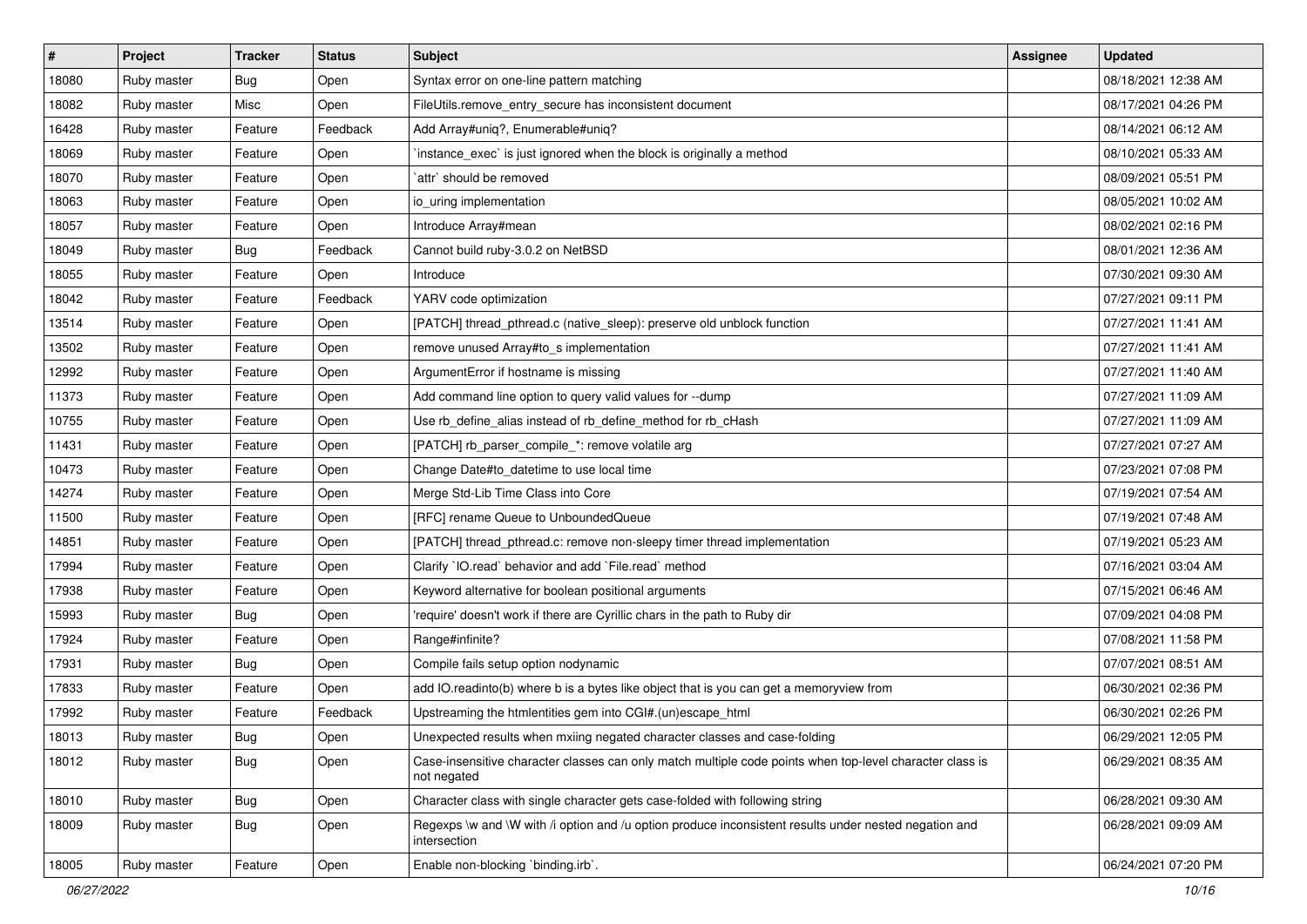| #     | Project     | <b>Tracker</b> | <b>Status</b> | <b>Subject</b>                                                                         | Assignee | <b>Updated</b>      |
|-------|-------------|----------------|---------------|----------------------------------------------------------------------------------------|----------|---------------------|
| 14378 | Ruby master | Feature        | Open          | Increase Fixnum range on Windows from 31 bits to 63 bits                               |          | 06/18/2021 07:31 PM |
| 14582 | Ruby master | Bug            | Open          | Unable to use `method_entry` and `method_return` tracing probes since 2.5              |          | 06/18/2021 06:08 PM |
| 17999 | Ruby master | Bug            | Open          | TestMethod#test_zsuper intermittent timeout error on raspbian10-aarch64 CI             |          | 06/18/2021 01:33 AM |
| 14275 | Ruby master | Feature        | Open          | GC not aggressive enough                                                               |          | 06/17/2021 06:54 PM |
| 14570 | Ruby master | Feature        | Open          | Make File.expand_path/real_path casing consistent on Windows                           |          | 06/17/2021 04:22 PM |
| 16962 | Ruby master | Feature        | Feedback      | Make IO.for_fd autoclose option default to false                                       |          | 06/17/2021 06:54 AM |
| 17990 | Ruby master | Bug            | Open          | Inconsistent behavior of Regexp quantifiers over characters with complex case foldings |          | 06/15/2021 11:59 AM |
| 17989 | Ruby master | Bug            | Open          | Case insensitive Regexps do not handle characters with overlapping case foldings       |          | 06/15/2021 11:43 AM |
| 17950 | Ruby master | Feature        | Open          | Unable to pattern-match against a String key                                           |          | 06/15/2021 11:42 AM |
| 17944 | Ruby master | Feature        | Open          | Remove Socket.gethostbyaddr and Socket.gethostbyname                                   |          | 06/10/2021 08:26 AM |
| 10320 | Ruby master | Feature        | Open          | require into module                                                                    |          | 06/10/2021 08:15 AM |
| 17683 | Ruby master | Misc           | Open          | Current status of beginless range (experimental or not)                                |          | 06/05/2021 07:22 AM |
| 17925 | Ruby master | Bug            | Open          | Pattern matching syntax using semicolon one-line                                       |          | 06/04/2021 03:08 PM |
| 17926 | Ruby master | Bug            | Open          | spec/ruby/core/file/atime_spec.rb: a random failing test on Travis ppc64le             |          | 06/02/2021 04:35 PM |
| 17792 | Ruby master | <b>Bug</b>     | Open          | make notes and make test fail with Ruby3.0.1p64 RaspberryPI 4B Ubuntu 20.10 ARM64      |          | 05/23/2021 08:23 PM |
| 17859 | Ruby master | Feature        | Open          | Start IRB when running just `ruby`                                                     |          | 05/14/2021 07:54 AM |
| 17856 | Ruby master | Feature        | Open          | ary.member? is slower than ary.include?                                                |          | 05/11/2021 10:12 AM |
| 17844 | Ruby master | Feature        | Open          | Support list of methods to test with respond_to?                                       |          | 05/06/2021 07:00 PM |
| 17834 | Ruby master | Feature        | Open          | Add a Bytes and BytesArray class that implement memoryview                             |          | 05/06/2021 02:22 PM |
| 17851 | Ruby master | Feature        | Open          | ruby extension for memoryview                                                          |          | 05/05/2021 03:15 PM |
| 17825 | Ruby master | Feature        | Open          | Uniformize Float::INFINITY and Date::infinity.new                                      |          | 05/04/2021 01:43 AM |
| 17647 | Ruby master | Feature        | Open          | Print register `r11` on 32-bit ARM Linux                                               |          | 04/30/2021 11:22 AM |
| 17016 | Ruby master | Feature        | Open          | Enumerable#accumulate                                                                  |          | 04/27/2021 03:14 PM |
| 17829 | Ruby master | Misc           | Open          | Clang/LLVM correctness of x64-mingw32 build (`shorten-64-to-32` warnings)              |          | 04/26/2021 04:23 PM |
| 17817 | Ruby master | Bug            | Open          | --jit outputs ./tmp/_ruby_mjit_*.h: No such file or directory on with TMP              |          | 04/22/2021 11:57 AM |
| 17790 | Ruby master | Feature        | Open          | Have a way to clear a String without resetting its capacity                            |          | 04/21/2021 11:27 PM |
| 17815 | Ruby master | Misc           | Open          | Snapcraft Ruby plugin                                                                  |          | 04/20/2021 07:59 PM |
| 17808 | Ruby master | Feature        | Open          | Feature Request: JS like splat of Object properties as named method parameters         |          | 04/17/2021 11:43 PM |
| 11230 | Ruby master | Bug            | Open          | Should rb struct s members() be public API?                                            |          | 04/17/2021 05:06 PM |
| 17753 | Ruby master | Feature        | Open          | Add Module#namespace                                                                   |          | 04/17/2021 08:04 AM |
| 17749 | Ruby master | Feature        | Open          | Const source location without name                                                     |          | 04/17/2021 07:38 AM |
| 17797 | Ruby master | Feature        | Open          | MIPS support for addr2line.c                                                           |          | 04/13/2021 03:49 AM |
| 17786 | Ruby master | Feature        | Open          | Proposal: new "ends" keyword                                                           |          | 04/11/2021 01:40 AM |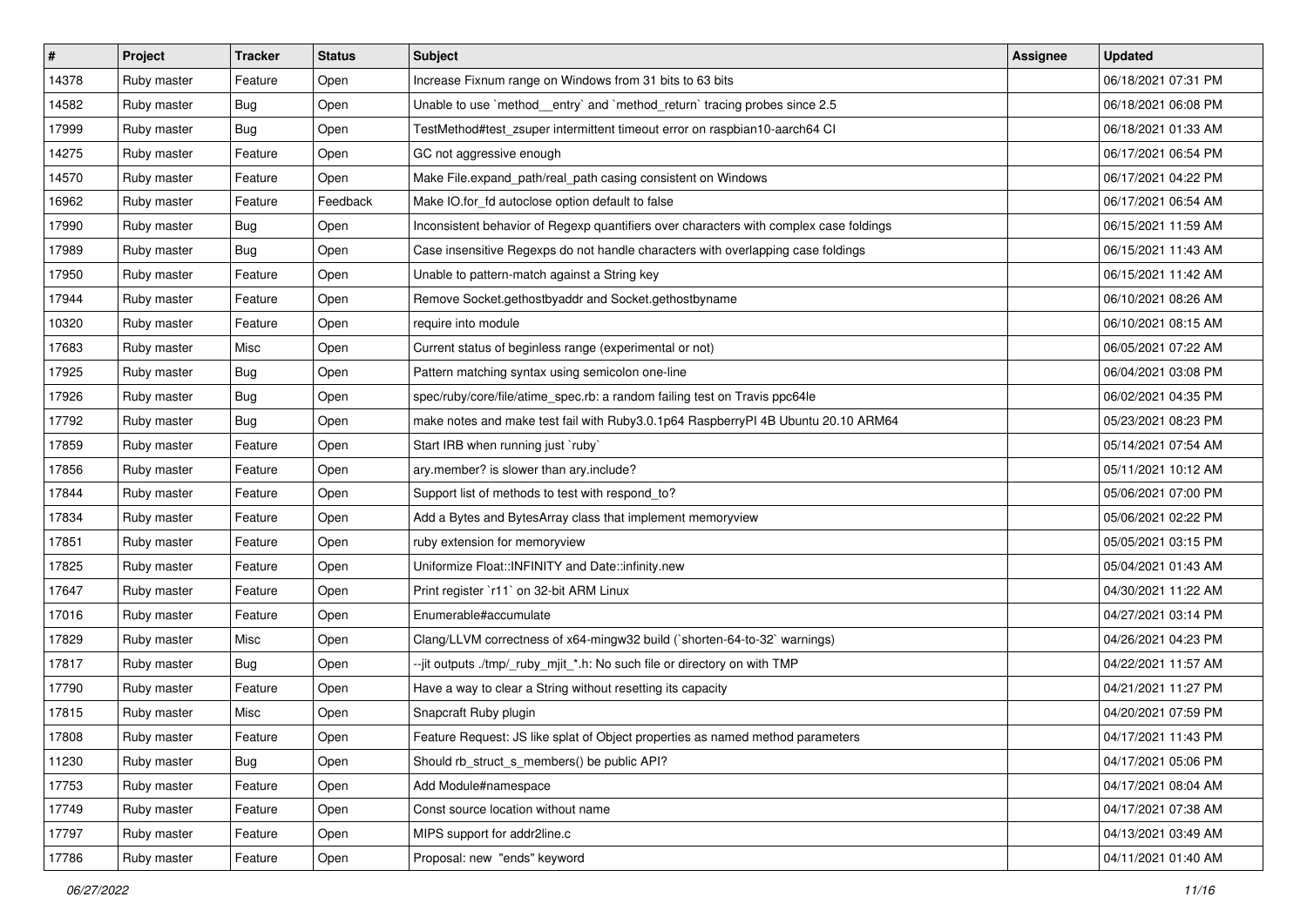| $\vert$ # | Project     | <b>Tracker</b> | <b>Status</b> | <b>Subject</b>                                                                    | <b>Assignee</b> | <b>Updated</b>      |
|-----------|-------------|----------------|---------------|-----------------------------------------------------------------------------------|-----------------|---------------------|
| 16816     | Ruby master | Feature        | Open          | Prematurely terminated Enumerator should stay terminated                          |                 | 04/09/2021 09:24 PM |
| 12133     | Ruby master | Feature        | Feedback      | Ability to exclude start when defining a range                                    |                 | 04/07/2021 06:49 AM |
| 17773     | Ruby master | Feature        | Open          | Alias `Numeric#zero?` and `Float#zero?` as `Numeric#empty?` and `Float#empty?`    |                 | 04/02/2021 03:39 PM |
| 17771     | Ruby master | Feature        | Open          | String#start_with? should not construct MatchData or set \$~                      |                 | 04/02/2021 02:49 PM |
| 12689     | Ruby master | Bug            | Open          | Thread isolation of $$~$ and \$                                                   |                 | 04/01/2021 08:51 PM |
| 17758     | Ruby master | Feature        | Open          | Provide Hash#count for performance improvement                                    |                 | 03/28/2021 06:39 PM |
| 17354     | Ruby master | <b>Bug</b>     | Open          | Module#const_source_location is misleading for constants awaiting autoload        |                 | 03/26/2021 05:56 PM |
| 17743     | Ruby master | Feature        | Open          | Show argument types in backtrace                                                  |                 | 03/25/2021 06:39 PM |
| 17682     | Ruby master | Feature        | Open          | String#casecmp performance improvement                                            |                 | 03/24/2021 02:29 PM |
| 17718     | Ruby master | Feature        | Open          | a method paramaters object that can be pattern matched against                    |                 | 03/24/2021 01:29 PM |
| 17685     | Ruby master | Feature        | Feedback      | Marshal format for out of band buffer objects                                     |                 | 03/24/2021 07:39 AM |
| 17741     | Ruby master | Feature        | Open          | Ruby links to `objc` for convenience - this should be moved into a native ext     |                 | 03/23/2021 01:24 AM |
| 17142     | Ruby master | <b>Bug</b>     | Open          | Ruby fails to build in AIX                                                        |                 | 03/20/2021 07:08 AM |
| 15752     | Ruby master | Feature        | Feedback      | A dedicated module for experimental features                                      |                 | 03/17/2021 04:38 AM |
| 13820     | Ruby master | Feature        | Open          | Add a nil coalescing operator                                                     |                 | 03/16/2021 03:34 PM |
| 17680     | Ruby master | <b>Bug</b>     | Open          | tab completion no longer works on irb3.0                                          |                 | 03/13/2021 08:06 AM |
| 16810     | Ruby master | <b>Bug</b>     | Open          | ruby segfaults on s390x with musl libc                                            |                 | 03/05/2021 01:38 AM |
| 17663     | Ruby master | Feature        | Open          | Enumerator#with, an alternative to Enumerator#with_object                         |                 | 03/02/2021 05:48 PM |
| 17660     | Ruby master | Feature        | Open          | Expose information about which basic methods have been redefined                  |                 | 03/02/2021 03:31 PM |
| 16113     | Ruby master | Feature        | Open          | Partial application                                                               |                 | 03/02/2021 02:00 PM |
| 14480     | Ruby master | Bug            | Open          | miniruby crashing when compiled with -O2 or -O1 on aarch64                        |                 | 02/23/2021 10:35 AM |
| 16990     | Ruby master | Feature        | Open          | Sets: operators compatibility with Array                                          |                 | 02/22/2021 11:37 PM |
| 17646     | Ruby master | Bug            | Open          | Check for `__builtin_mul_overflow` with `long long` arguments                     |                 | 02/19/2021 06:19 PM |
| 17637     | Ruby master | Misc           | Open          | Endless ranges with `nil` boundary weird behavior                                 |                 | 02/19/2021 07:57 AM |
| 17591     | Ruby master | Misc           | Open          | Test frameworks and REPLs do not show deprecation warnings by default             |                 | 02/17/2021 09:06 AM |
| 17627     | Ruby master | Feature        | Open          | Suggestion: Implement `freeze_values` instance method on collection-like classes. |                 | 02/16/2021 07:58 PM |
| 17140     | Ruby master | Feature        | Open          | Merge Enumerable#grep(_v) with Enumerable#select/reject                           |                 | 02/10/2021 07:56 AM |
| 17520     | Ruby master | Feature        | Feedback      | Allow symbols starting with number, e.g. : 2_weeks                                |                 | 02/09/2021 10:36 PM |
| 17616     | Ruby master | Feature        | Open          | Support backtracing on Linux with non-GNU-libc + libunwind                        |                 | 02/09/2021 01:12 PM |
| 17611     | Ruby master | Feature        | Open          | Expose `rb_execarg` interfaces and `rb_grantpt`                                   |                 | 02/07/2021 01:52 AM |
| 17598     | Ruby master | Feature        | Feedback      | $0000000000000010$                                                                |                 | 02/03/2021 01:13 AM |
| 17278     | Ruby master | Feature        | Feedback      | On-demand sharing of constants for Ractor                                         |                 | 02/01/2021 04:24 PM |
| 17566     | Ruby master | Feature        | Open          | Tune thread QoS / efficiency on macOS                                             |                 | 01/29/2021 09:16 AM |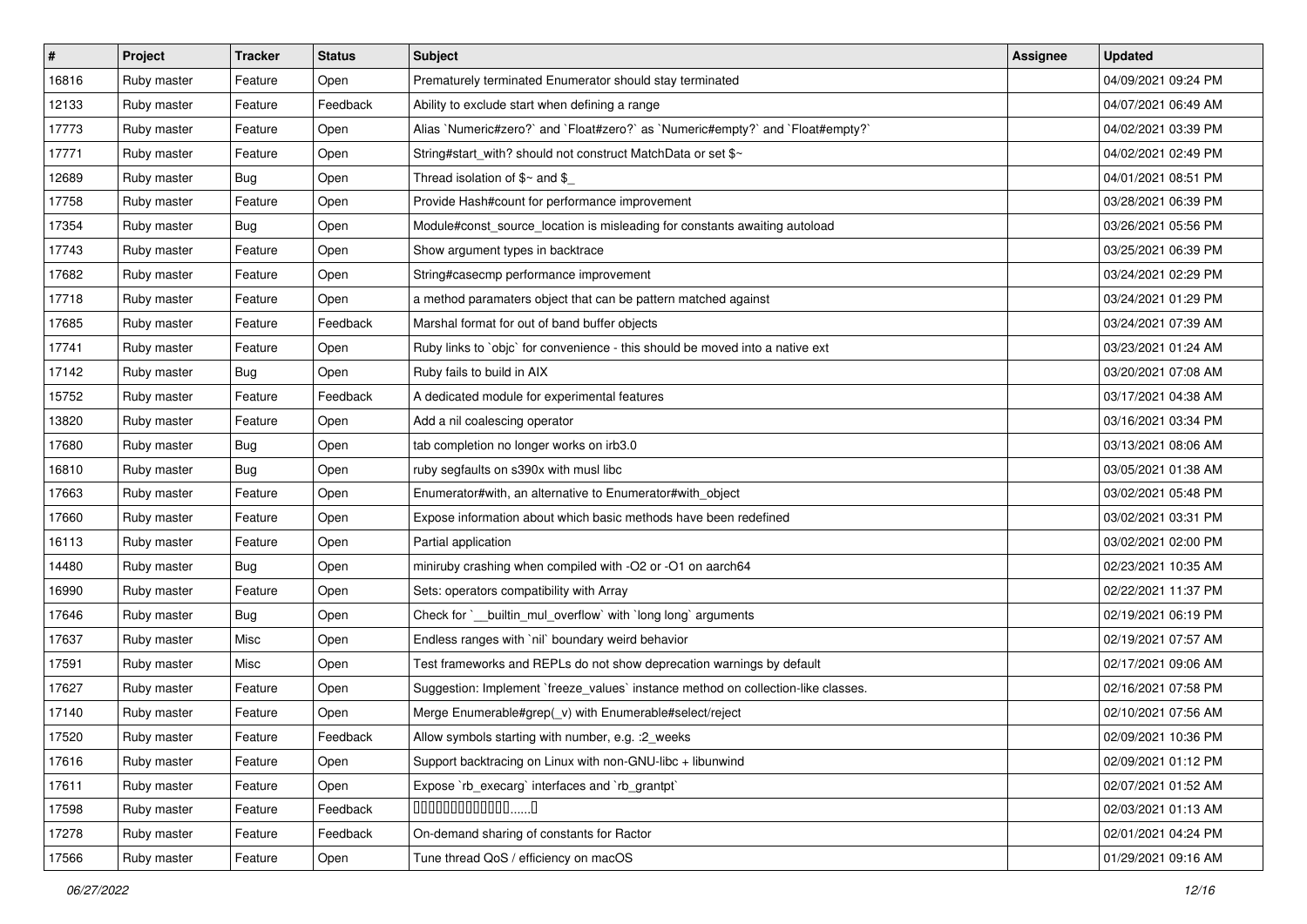| $\vert$ # | Project     | <b>Tracker</b> | <b>Status</b> | <b>Subject</b>                                                                                                                                             | Assignee | <b>Updated</b>      |
|-----------|-------------|----------------|---------------|------------------------------------------------------------------------------------------------------------------------------------------------------------|----------|---------------------|
| 17586     | Ruby master | Misc           | Open          | Please run Windows CI in all std-lib repos                                                                                                                 |          | 01/28/2021 02:34 PM |
| 11539     | Ruby master | Feature        | Open          | Support explicit declaration of volatile instance variables                                                                                                |          | 01/26/2021 03:30 PM |
| 17579     | Ruby master | Feature        | Open          | [Proposal] A suggestion for newline-separated shorthand notation, for the creation of Arrays containing<br>strings that may contain ' ' (space) characters |          | 01/25/2021 04:33 PM |
| 17330     | Ruby master | Feature        | Open          | Object#non                                                                                                                                                 |          | 01/25/2021 03:54 PM |
| 17576     | Ruby master | Feature        | Open          | Partial Functions (procs, lambdas)                                                                                                                         |          | 01/24/2021 07:58 PM |
| 13750     | Ruby master | Feature        | Open          | Improve String#casecmp? and Symbol#casecmp? performance with ASCII string                                                                                  |          | 01/24/2021 07:12 AM |
| 17565     | Ruby master | Misc           | Open          | Prefer use of access(2) in rb_file_load_ok() to check for existence of require'd files                                                                     |          | 01/21/2021 08:52 PM |
| 17562     | Ruby master | Feature        | Open          | Update -E option in --help                                                                                                                                 |          | 01/19/2021 05:38 PM |
| 14430     | Ruby master | Feature        | Open          | net/http: use Socket.tcp with connect_timeout, instead of TCPSocket.open wrapped in Timeout.timeout                                                        |          | 01/19/2021 10:01 AM |
| 17550     | Ruby master | Feature        | Open          | Why no function to get all subdirectories of a directory?                                                                                                  |          | 01/18/2021 08:57 AM |
| 17528     | Ruby master | Feature        | Open          | Make Addrinfo.getaddrinfo fall back to Timeout.timeout for :resolv timeout                                                                                 |          | 01/13/2021 08:50 PM |
| 17496     | Ruby master | Feature        | Open          | Add constant Math::TAU                                                                                                                                     |          | 01/13/2021 05:47 AM |
| 17097     | Ruby master | Feature        | Open          | `map_min`, `map_max`                                                                                                                                       |          | 01/13/2021 01:24 AM |
| 17357     | Ruby master | Feature        | Open          | Queue#pop` should have a block form for closed queues                                                                                                      |          | 01/12/2021 07:32 AM |
| 17474     | Ruby master | Feature        | Open          | Interpreting constants at compile time                                                                                                                     |          | 01/07/2021 04:40 PM |
| 16436     | Ruby master | Misc           | Open          | hash missing #last method, make it not so consistent (it has #first)                                                                                       |          | 01/06/2021 09:47 AM |
| 17373     | Ruby master | Bug            | Open          | Ruby 3.0 is slower at Discourse bench than Ruby 2.7                                                                                                        |          | 01/04/2021 06:47 AM |
| 17506     | Ruby master | Bug            | Open          | Ractor isolation broken by ThreadGroup                                                                                                                     |          | 01/03/2021 08:05 PM |
| 15225     | Ruby master | Feature        | Open          | OpenStruct: Recursively converting child Hash objects to OpenStruct objects.                                                                               |          | 01/03/2021 02:30 AM |
| 17471     | Ruby master | Feature        | Open          | send_if method for improved conditional chaining                                                                                                           |          | 12/29/2020 03:23 PM |
| 17422     | Ruby master | Misc           | Open          | 3.0 documentation problems tracking ticket                                                                                                                 |          | 12/24/2020 12:51 PM |
| 17399     | Ruby master | Misc           | Open          | Are endless methods experimental?                                                                                                                          |          | 12/22/2020 07:05 PM |
| 17337     | Ruby master | <b>Bug</b>     | Open          | Don't embed Ruby build-time configuration in Ruby                                                                                                          |          | 12/21/2020 04:17 PM |
| 17416     | Ruby master | Feature        | Open          | Improve performance Kernel#itself                                                                                                                          |          | 12/21/2020 01:14 PM |
| 17406     | Ruby master | Feature        | Open          | Add `NoMatchingPatternError#depth`                                                                                                                         |          | 12/19/2020 03:18 PM |
| 17099     | Ruby master | Feature        | Open          | Remove boolean argument and warning from Module#attr                                                                                                       |          | 12/18/2020 04:15 AM |
| 17342     | Ruby master | Feature        | Feedback      | Hash#fetch set                                                                                                                                             |          | 12/17/2020 05:28 AM |
| 17390     | Ruby master | Misc           | Open          | Class and method-level docs for Ractor                                                                                                                     |          | 12/13/2020 06:33 PM |
| 17333     | Ruby master | Feature        | Open          | Enumerable#many?                                                                                                                                           |          | 12/11/2020 03:38 AM |
| 17134     | Ruby master | Feature        | Open          | Add resolv_timeout to TCPSocket                                                                                                                            |          | 12/10/2020 09:09 AM |
| 13847     | Ruby master | Feature        | Assigned      | Gem activated problem for default gems                                                                                                                     |          | 12/10/2020 08:53 AM |
| 10318     | Ruby master | Feature        | Open          | [PATCH 0/n] Let underscore be positionally matched arg to omit binding obvious variable.                                                                   |          | 12/10/2020 08:53 AM |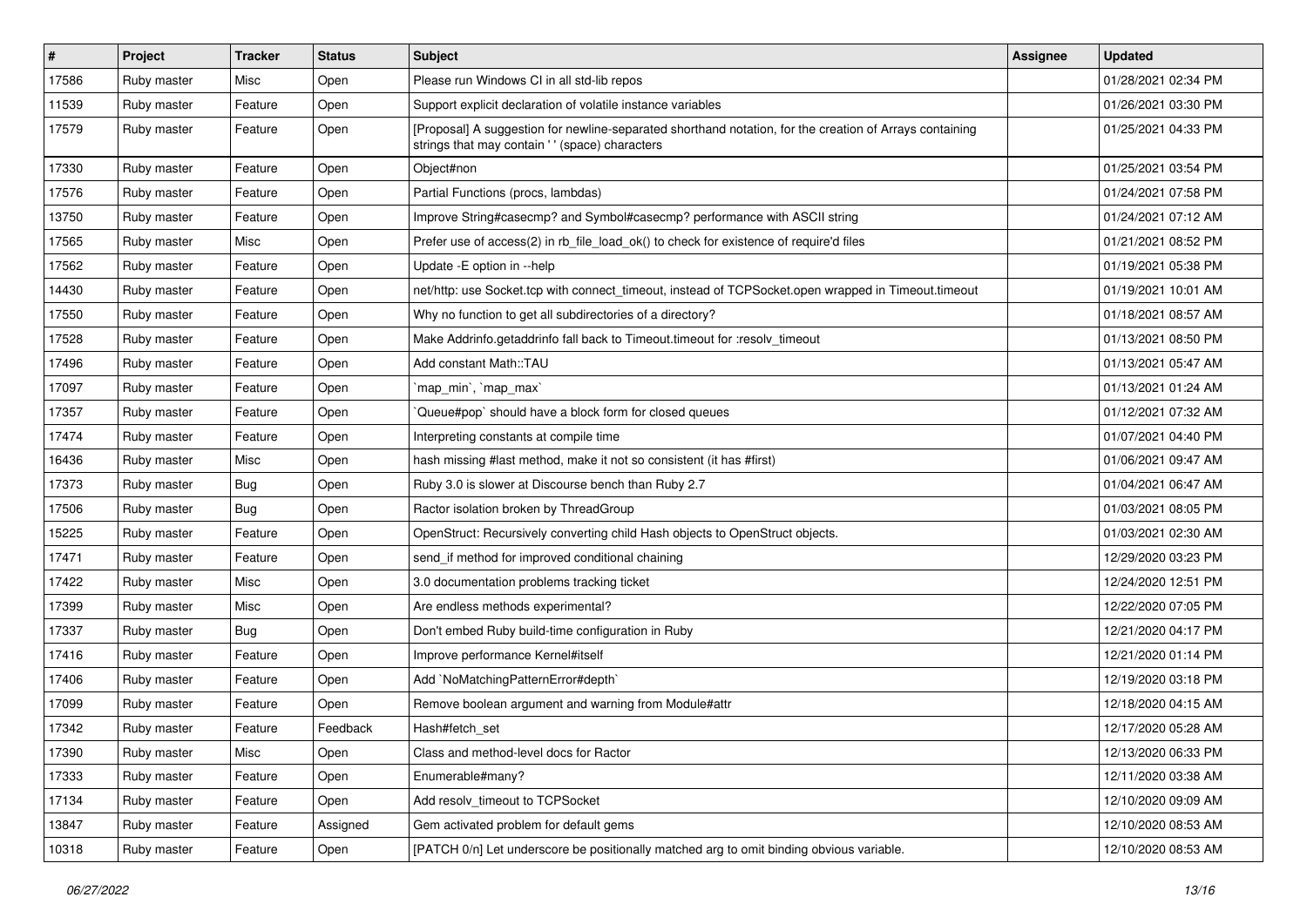| $\pmb{\#}$ | Project     | <b>Tracker</b> | <b>Status</b> | <b>Subject</b>                                                                                         | <b>Assignee</b> | <b>Updated</b>      |
|------------|-------------|----------------|---------------|--------------------------------------------------------------------------------------------------------|-----------------|---------------------|
| 9076       | Ruby master | Feature        | Feedback      | New one-argument block syntax: &.                                                                      |                 | 12/10/2020 08:53 AM |
| 8807       | Ruby master | Feature        | Open          | <b>Custom literals</b>                                                                                 |                 | 12/10/2020 08:53 AM |
| 7986       | Ruby master | Feature        | Feedback      | Custom case statement comparison method                                                                |                 | 12/10/2020 08:50 AM |
| 7796       | Ruby master | Feature        | Feedback      | Hash#keys should return a set                                                                          |                 | 12/10/2020 08:49 AM |
| 7545       | Ruby master | Feature        | Open          | Make Range act as a "lazy ordered set"                                                                 |                 | 12/10/2020 08:49 AM |
| 7220       | Ruby master | Feature        | Open          | Separate IO#dup, StringIO#initialize_copy from dup(2)                                                  |                 | 12/10/2020 08:47 AM |
| 6828       | Ruby master | Feature        | Open          | <b>Constancy of Constants</b>                                                                          |                 | 12/10/2020 08:47 AM |
| 17384      | Ruby master | Feature        | Feedback      | shorthand of Hash#merge                                                                                |                 | 12/10/2020 06:14 AM |
| 17383      | Ruby master | <b>Bug</b>     | Open          | 3.0 recursion memory speed issues                                                                      |                 | 12/09/2020 05:41 PM |
| 17375      | Ruby master | Feature        | Open          | Add scheduler callbacks for transferring fibers                                                        |                 | 12/07/2020 11:31 PM |
| 17156      | Ruby master | Feature        | Open          | Refinements per directory tree                                                                         |                 | 12/07/2020 05:19 AM |
| 17356      | Ruby master | Feature        | Open          | Alignment of memory allocated through Fiddle struct's malloc                                           |                 | 12/02/2020 11:06 AM |
| 17353      | Ruby master | Feature        | Open          | Functional chaining operator                                                                           |                 | 11/30/2020 03:29 AM |
| 8421       | Ruby master | Feature        | Feedback      | add Enumerable#find_map and Enumerable#find_all_map                                                    |                 | 11/29/2020 11:40 PM |
| 16241      | Ruby master | Feature        | Open          | Shorter syntax for anonymous refinements                                                               |                 | 11/20/2020 07:22 PM |
| 17143      | Ruby master | Feature        | Open          | Improve support for warning categories                                                                 |                 | 11/20/2020 01:05 PM |
| 17325      | Ruby master | Feature        | Open          | Adds Fiber#cancel, which forces a Fiber to break/return                                                |                 | 11/19/2020 12:34 AM |
| 17315      | Ruby master | Feature        | Open          | Hash #transform                                                                                        |                 | 11/13/2020 08:38 PM |
| 17298      | Ruby master | Feature        | Open          | Ractor's basket communication APIs                                                                     |                 | 11/13/2020 04:16 PM |
| 17309      | Ruby master | Misc           | Open          | URI.escape being deprecated, yet there is no replacement                                               |                 | 11/11/2020 12:52 AM |
| 17311      | Ruby master | Feature        | Open          | Improve performance Array#deconstruct & Array#to_ary                                                   |                 | 11/08/2020 07:12 AM |
| 17286      | Ruby master | Feature        | Open          | 'Ractor.new' should accept 'move: true'                                                                |                 | 11/08/2020 03:01 AM |
| 17208      | Ruby master | Feature        | Open          | Add `Set#compact` and `Set#compact!` methods                                                           |                 | 11/05/2020 10:44 AM |
| 17127      | Ruby master | Feature        | Open          | Some TrueClass methods are faster if implemented in Ruby                                               |                 | 11/05/2020 07:11 AM |
| 17159      | Ruby master | <b>Bug</b>     | Open          | extend 'define_method' for Ractor                                                                      |                 | 10/29/2020 04:06 PM |
| 17290      | Ruby master | Feature        | Open          | Syntax sugar for boolean keyword argument                                                              |                 | 10/29/2020 04:51 AM |
| 17206      | Ruby master | Feature        | Open          | Introduce new Regexp option to avoid global MatchData allocations                                      |                 | 10/28/2020 10:43 PM |
| 17285      | Ruby master | Feature        | Open          | Less strict `Ractor.select`                                                                            |                 | 10/26/2020 03:15 AM |
| 16851      | Ruby master | Feature        | Feedback      | Ruby hashing algorithm could be improved using Tabulation Hashing                                      |                 | 10/22/2020 09:18 AM |
| 17199      | Ruby master | Misc           | Open          | id outputed by inspect and to s output does not allow to find actual object id and vice-versa          |                 | 10/20/2020 09:35 PM |
| 17258      | Ruby master | Feature        | Open          | Oneshot Branch Coverage                                                                                |                 | 10/09/2020 08:26 PM |
| 17174      | Ruby master | Misc           | Open          | 'Error relocating, symbol not found" error when compiling a native extension on Alpine with Ruby >=2.4 |                 | 10/06/2020 11:19 AM |
| 13153      | Ruby master | Feature        | Open          | Inconsistent sprintf formatting for 0 value                                                            |                 | 09/29/2020 03:30 PM |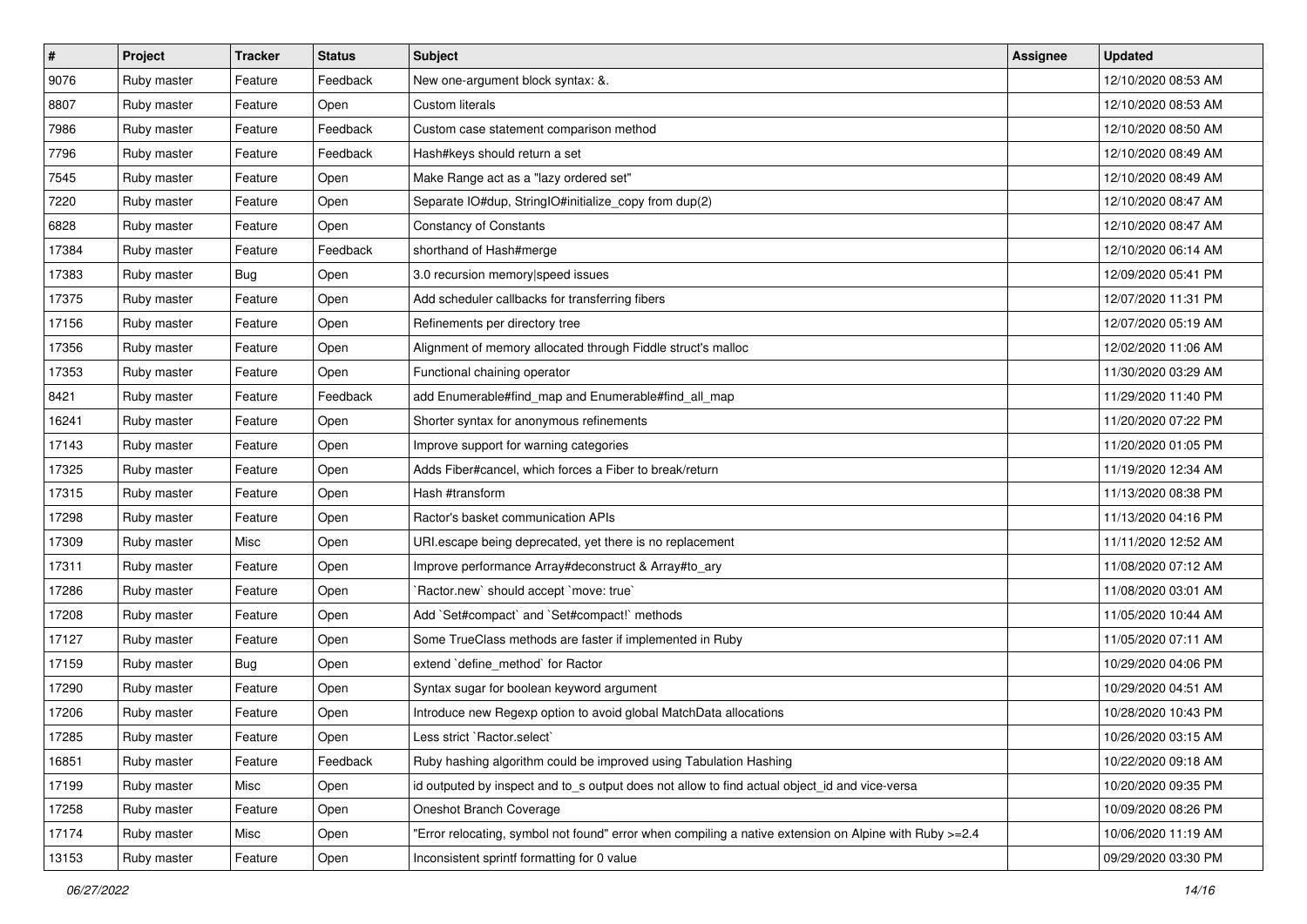| $\vert$ # | Project     | <b>Tracker</b> | <b>Status</b> | Subject                                                                                    | Assignee | <b>Updated</b>      |
|-----------|-------------|----------------|---------------|--------------------------------------------------------------------------------------------|----------|---------------------|
| 16994     | Ruby master | Feature        | Feedback      | Sets: shorthand for frozen sets of symbols / strings                                       |          | 09/25/2020 08:15 PM |
| 17056     | Ruby master | Feature        | Open          | Array#index: Allow specifying the position to start search as in String#index              |          | 09/25/2020 01:41 PM |
| 10561     | Ruby master | Feature        | Open          | Improve function of Thread::Backtrace::Location #path and #absolute_path                   |          | 09/24/2020 09:39 AM |
| 12416     | Ruby master | Feature        | Open          | struct rb_id_table lacks mark function                                                     |          | 09/22/2020 07:43 PM |
| 17180     | Ruby master | Bug            | Open          | Ractor and constant referencing                                                            |          | 09/20/2020 05:43 PM |
| 17170     | Ruby master | Feature        | Feedback      | Numeric.zero, Numeric.one                                                                  |          | 09/16/2020 01:36 AM |
| 17165     | Ruby master | Feature        | Open          | Add `filter` and `flatten` keywords to `Enumerable#map`                                    |          | 09/13/2020 09:41 AM |
| 13719     | Ruby master | Feature        | Open          | [PATCH] net/http: allow existing socket arg for Net::HTTP.start                            |          | 09/12/2020 09:45 PM |
| 17166     | Ruby master | Feature        | Open          | net/http not supporting unix domain sockets                                                |          | 09/12/2020 02:51 PM |
| 16794     | Ruby master | Feature        | Open          | Rightward operators                                                                        |          | 09/10/2020 09:34 PM |
| 17163     | Ruby master | Feature        | Open          | Rename `begin`                                                                             |          | 09/09/2020 03:04 AM |
| 17148     | Ruby master | Feature        | Open          | stdbuf(1) support                                                                          |          | 09/07/2020 04:12 AM |
| 17147     | Ruby master | Feature        | Feedback      | New method to get frozen strings from String objects                                       |          | 09/07/2020 01:41 AM |
| 17155     | Ruby master | Feature        | Open          | Add a Diggable mixin                                                                       |          | 09/05/2020 02:08 PM |
| 17151     | Ruby master | Feature        | Open          | Support multiple builtin ruby code for implimatation in Ruby & C                           |          | 09/05/2020 01:41 AM |
| 17137     | Ruby master | Misc           | Open          | Cooperation on maintaining official docker ruby images                                     |          | 09/02/2020 05:03 PM |
| 5478      | Ruby master | Feature        | Open          | Add syntax to import Set into core                                                         |          | 09/02/2020 12:24 PM |
| 11927     | Ruby master | Feature        | Open          | Return value for `Module#include` and `Module#prepend`                                     |          | 09/02/2020 12:40 AM |
| 14900     | Ruby master | Feature        | Open          | Extra allocation in String#byteslice                                                       |          | 08/31/2020 09:41 PM |
| 17132     | Ruby master | <b>Bug</b>     | Feedback      | vcs.rb doesn't detect git submodules as vcs                                                |          | 08/31/2020 11:31 AM |
| 16997     | Ruby master | <b>Bug</b>     | Open          | IO#gets converts some \r\n to \n with universal_newline: false                             |          | 08/26/2020 05:20 PM |
| 17040     | Ruby master | Feature        | Open          | cleanup include/ruby/backward*                                                             |          | 08/26/2020 07:07 AM |
| 17037     | Ruby master | Bug            | Open          | rounding of Rational#to_f                                                                  |          | 08/26/2020 03:54 AM |
| 16820     | Ruby master | <b>Bug</b>     | Open          | LEGAL is out of sync                                                                       |          | 08/19/2020 11:08 AM |
| 17115     | Ruby master | Feature        | Open          | Optimize String#casecmp? for ASCII strings                                                 |          | 08/15/2020 03:48 AM |
| 13893     | Ruby master | Feature        | Open          | Add Fiber#[] and Fiber#[]= and restore Thread#[] and Thread#[]= to their original behavior |          | 08/14/2020 01:48 AM |
| 17121     | Ruby master | Feature        | Open          | Remove ENV#index                                                                           |          | 08/13/2020 09:58 AM |
| 15580     | Ruby master | Feature        | Open          | Proposal: method addition to class String called .indices (String#indices)                 |          | 07/29/2020 01:54 AM |
| 17053     | Ruby master | Misc           | Open          | RDoc for Hash Keys                                                                         |          | 07/28/2020 01:21 AM |
| 11815     | Ruby master | Feature        | Open          | Proposal for method `Array#difference`                                                     |          | 07/20/2020 11:34 PM |
| 17004     | Ruby master | Feature        | Open          | Provide a way for methods to omit their return value                                       |          | 07/20/2020 05:44 AM |
| 17036     | Ruby master | Feature        | Open          | Regexp deconstruction keys to allow pattern matching                                       |          | 07/19/2020 02:45 PM |
| 16987     | Ruby master | Feature        | Open          | Enumerator::Lazy vs Array methods                                                          |          | 07/15/2020 04:56 PM |